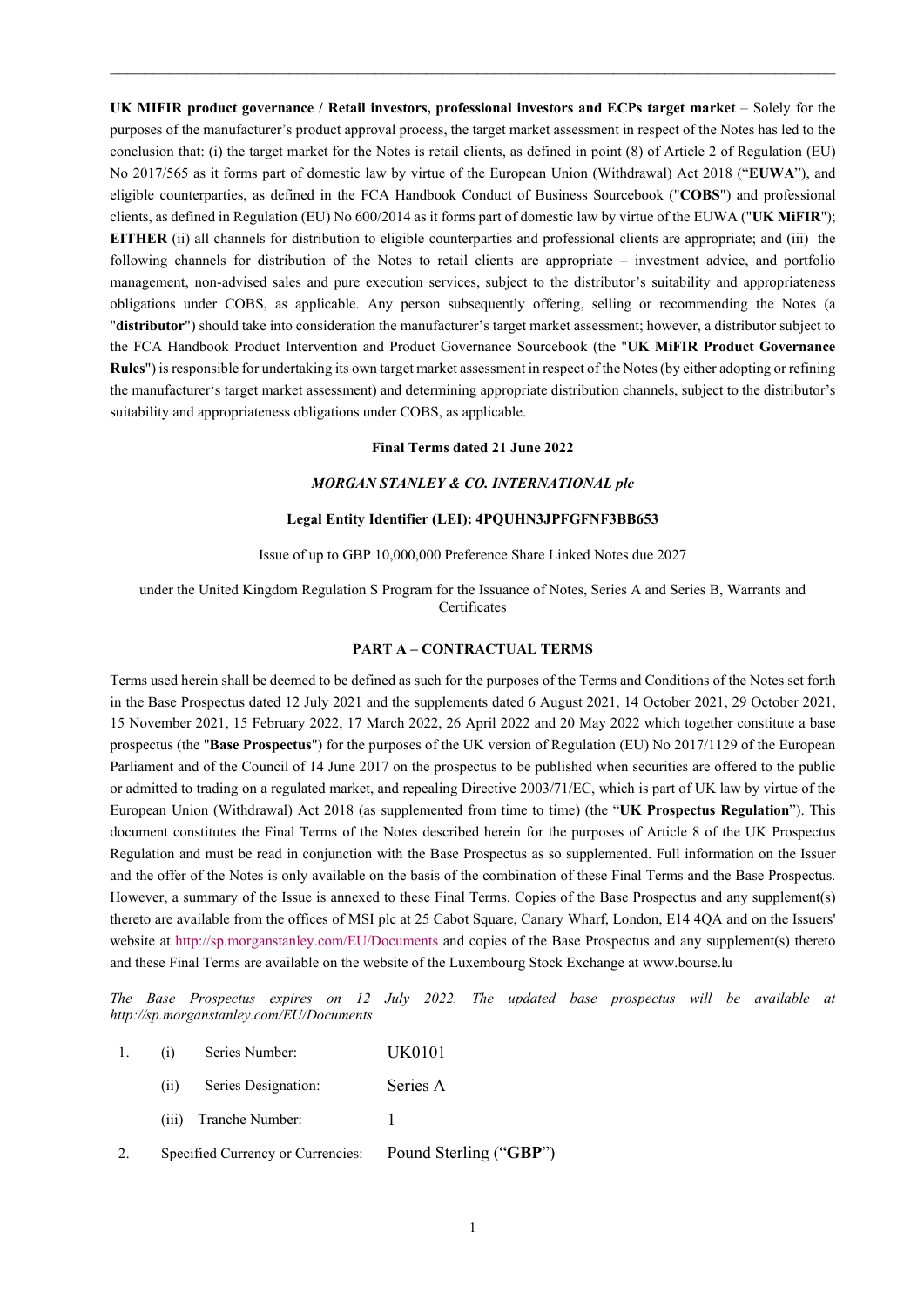| 3.  | Aggregate Nominal Amount of the Up to GBP 10,000,000<br>Notes: |                                                                                            |                                                         |  |  |  |  |
|-----|----------------------------------------------------------------|--------------------------------------------------------------------------------------------|---------------------------------------------------------|--|--|--|--|
|     | (i)                                                            | Series:                                                                                    | Up to GBP 10,000,000                                    |  |  |  |  |
|     | (ii)                                                           | Tranche:                                                                                   | Up to GBP 10,000,000                                    |  |  |  |  |
| 4.  | <b>Issue Price</b>                                             |                                                                                            | 100 per cent. of par per Note                           |  |  |  |  |
| 5.  | (i)                                                            | Specified<br>Denominations<br>(Par):                                                       | GBP 1,000 and integral multiples of GBP 1.00 thereafter |  |  |  |  |
|     | (ii)                                                           | <b>Calculation Amount:</b>                                                                 | <b>GBP 1.00</b>                                         |  |  |  |  |
| 6.  | Issue Date:<br>(i)                                             |                                                                                            | 5 September 2022                                        |  |  |  |  |
|     | (ii)                                                           | Trade Date:                                                                                | 13 June 2022                                            |  |  |  |  |
|     | (iii)                                                          | Commencement<br>Interest<br>Date:                                                          | Not Applicable                                          |  |  |  |  |
|     | (iv)                                                           | Strike Date:                                                                               | 19 August 2022                                          |  |  |  |  |
|     | (v)                                                            | Determination Date:                                                                        | 26 August 2027                                          |  |  |  |  |
| 7.  |                                                                | Maturity Date:                                                                             | 3 September 2027                                        |  |  |  |  |
| 8.  | Underlying<br>Determination<br>No<br>Event Maturity Date:      |                                                                                            | 3 September 2027                                        |  |  |  |  |
| 9.  | Number of Business Days:                                       |                                                                                            | Five $(5)$                                              |  |  |  |  |
| 10. | Put/Call Options:                                              |                                                                                            |                                                         |  |  |  |  |
|     | (i)                                                            | Redemption at the option of Not Applicable<br>the Issuer:<br>(General Condition 16.5)      |                                                         |  |  |  |  |
|     | (ii)                                                           | Redemption at the option of Not Applicable<br>the Noteholders:<br>(General Condition 16.7) |                                                         |  |  |  |  |
| 11. |                                                                | Method of distribution:                                                                    | Non-syndicated                                          |  |  |  |  |
| 12. |                                                                | <b>Preference Share-Linked Notes:</b>                                                      | Applicable                                              |  |  |  |  |
|     | (Section 6<br>Conditions)                                      | of<br>Additional<br>the                                                                    |                                                         |  |  |  |  |
|     |                                                                | PROVISIONS RELATING TO INTEREST (IF ANY) PAYABLE                                           |                                                         |  |  |  |  |
| 13. |                                                                | <b>No Interest:</b>                                                                        | Applicable                                              |  |  |  |  |
|     |                                                                | (Paragraph $1.1(a)$ of Section 6 of<br>the Additional Conditions)                          |                                                         |  |  |  |  |
| 14. |                                                                | <b>Regular Coupon:</b>                                                                     | Not Applicable                                          |  |  |  |  |
|     |                                                                | (Paragraph $1.1(c)$ of Section 6 of<br>the Additional Conditions)                          |                                                         |  |  |  |  |
| 15. |                                                                | <b>Barrier Conditional Coupon:</b>                                                         | Not Applicable                                          |  |  |  |  |
| 16. | <b>Memory</b><br>Coupon:                                       | Conditional<br><b>Barrier</b>                                                              | Not Applicable                                          |  |  |  |  |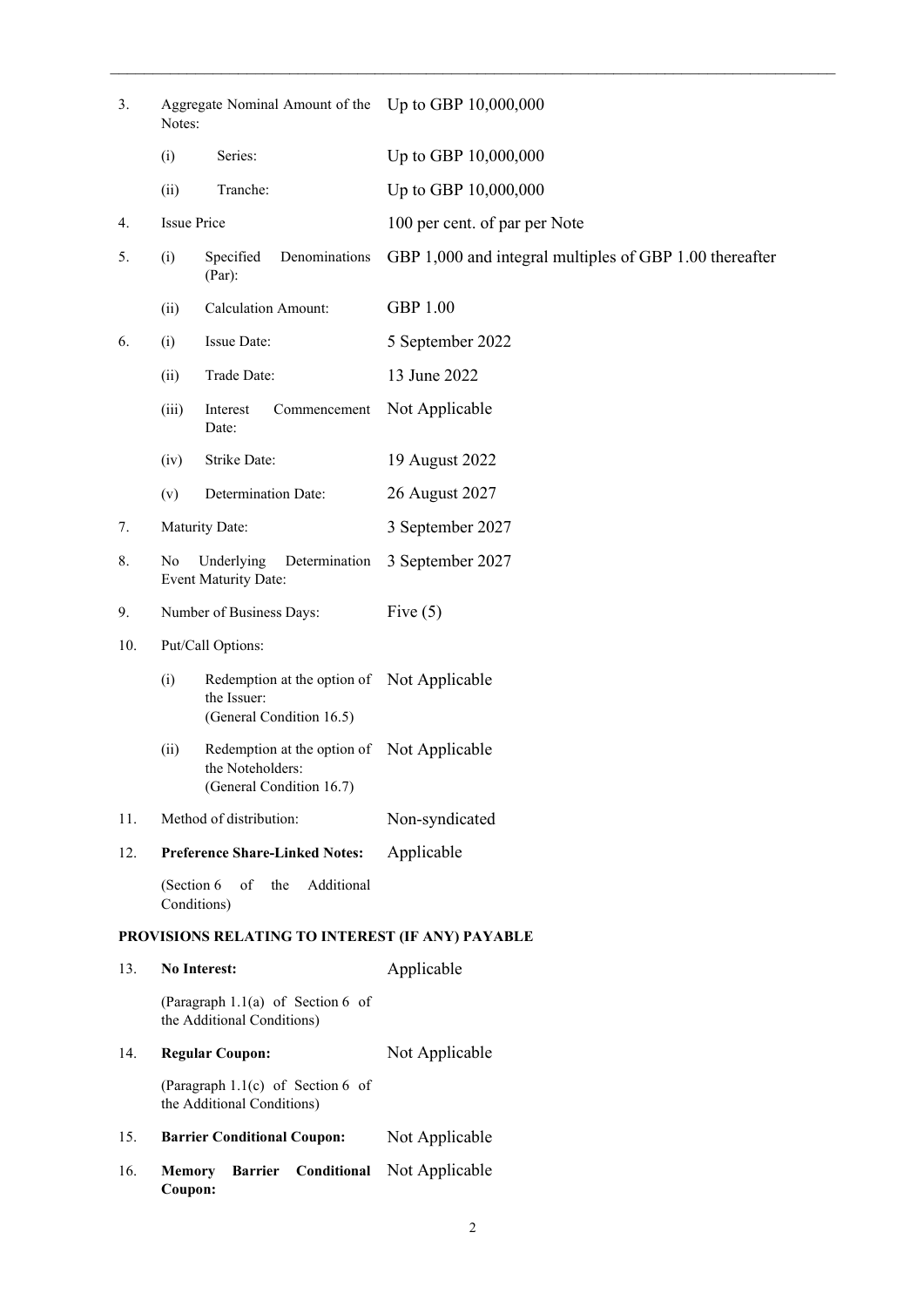(Paragraph 1.1(d) of Section 6 of the Additional Conditions) 17. **Range Accrual Coupon:** Not Applicable (Paragraph 1.1(e) of Section 6 of the Additional Conditions) **PROVISIONS RELATING TO REDEMPTION** 18. **Call Option** Not Applicable (General Condition 16.5) 19. **Put Option** Not Applicable (General Condition 16.7) 20. **Linked Redemption Provisions: Preference Share-Linked Redemption Notes** (General Condition 14) (i) Preference Share: Series 1197 Preference Shares linked to the FTSE 100 issued on 26 August 2022 (ii) Preference Underyling(s): Share FTSE 100<sup>®</sup> Index (iii) Preference Share Issuer: Sienna Finance UK Limited (iv) Determination Agent responsible for calculating the Final Redemption Amount: MSI plc (v) Valuation Time: As per General Condition 14.8 (vi) Additional Disruption Event(s): (General Condition 14.6) Change in Law, Hedging Disruption, Insolvency Filing and Increased Cost of Hedging shall apply 21. **Linked Redemption Provisions: Final Redemption Amount** (General Condition 16 and Section 6 of the Additional Conditions) (i) Final Redemption Amount: The Final Redemption Amount in respect of each Note is an amount per Calculation Amount in the Specified Currency calculated by the Determination Agent equal to: Calculation Amount × Participation Rate × Preference Share Valuefinal Preference Share Value<sub>initial</sub> (ii) Final Valuation Date: The day falling five Business Days following the Preference Share Determination Date

 $\_$  , and the contribution of the contribution of the contribution of the contribution of  $\mathcal{L}_\text{max}$ 

(iii) Participation Rate: 100 per cent.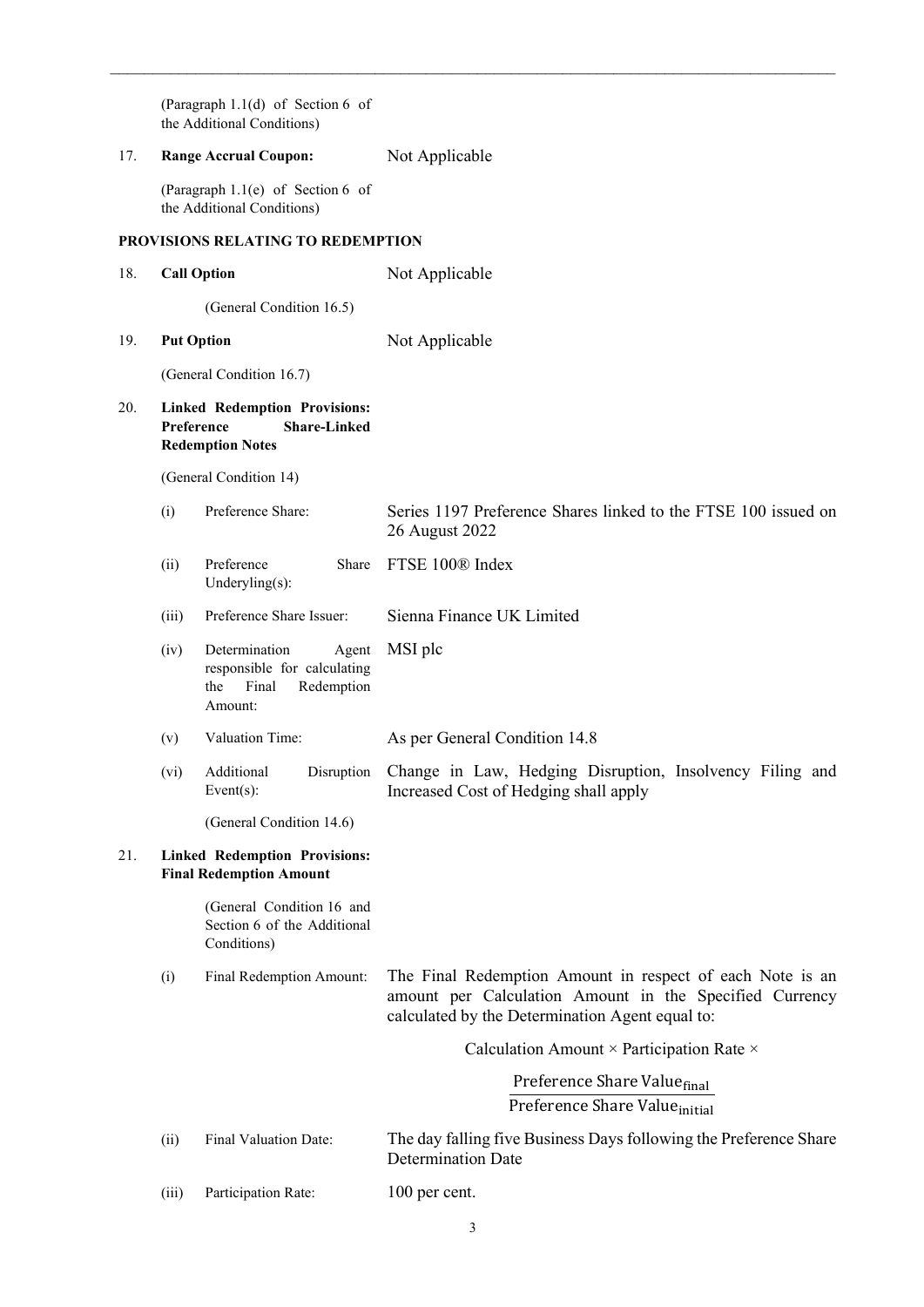|     | (iv)         | Underlying Determination                                                                                                                                                                                                                                                       | Applicable                                                           |  |  |  |  |
|-----|--------------|--------------------------------------------------------------------------------------------------------------------------------------------------------------------------------------------------------------------------------------------------------------------------------|----------------------------------------------------------------------|--|--|--|--|
|     |              | Event:                                                                                                                                                                                                                                                                         | Underlying Determination Event Valuation Date(s):                    |  |  |  |  |
|     |              |                                                                                                                                                                                                                                                                                | 19 August 2024, 19 August 2025, 19 August 2026 and 19 August<br>2027 |  |  |  |  |
|     |              |                                                                                                                                                                                                                                                                                | No Underlying Determination Event Valuation Date: 19 August<br>2027  |  |  |  |  |
|     |              |                                                                                                                                                                                                                                                                                | Preference Share Determination Date: 19 August 2027                  |  |  |  |  |
| 22. | (i)          | Early<br>Redemption<br>Amount upon Event of<br><b>Default</b><br>(General<br>Condition 21):                                                                                                                                                                                    | Early Preference Share Redemption Note Amount                        |  |  |  |  |
|     | (ii)         | Redemption<br>Early<br>Amount<br>(Tax)<br>upon<br>redemption pursuant to<br><b>Condition 16.2</b><br>(Tax)<br>Redemption<br>$\sim$ $-$<br><b>Morgan</b><br><b>Stanley and MSFL Notes)</b><br><b>Condition 16.3</b><br>(Tax)<br>Redemption - MSI plc and<br><b>MSBV</b> Notes): | Early Redemption Amount (Tax) – Fair Market Value                    |  |  |  |  |
| 23. |              | Inconvertibility<br><b>Provisions:</b>                                                                                                                                                                                                                                         | Event Not Applicable                                                 |  |  |  |  |
|     |              | (General Condition 33)                                                                                                                                                                                                                                                         |                                                                      |  |  |  |  |
|     |              | <b>GENERAL PROVISIONS APPLICABLE TO THE NOTES</b>                                                                                                                                                                                                                              |                                                                      |  |  |  |  |
| 24. |              | <b>Form of Notes:</b>                                                                                                                                                                                                                                                          | Uncertificated.                                                      |  |  |  |  |
|     |              | (General Condition 3)                                                                                                                                                                                                                                                          |                                                                      |  |  |  |  |
| 25. |              | Additional Business Centre(s) or London                                                                                                                                                                                                                                        |                                                                      |  |  |  |  |
| 26. | Record Date: |                                                                                                                                                                                                                                                                                |                                                                      |  |  |  |  |
| 27. |              | other special provisions relating to<br><b>Payment Dates:</b>                                                                                                                                                                                                                  | The Record Date is 1 clearing system business day                    |  |  |  |  |
|     |              | Redenomination, renominalisation<br>and reconventioning provisions:                                                                                                                                                                                                            | Not Applicable                                                       |  |  |  |  |
| 28. | Taxation:    |                                                                                                                                                                                                                                                                                |                                                                      |  |  |  |  |
|     |              | (General Condition 20.1)                                                                                                                                                                                                                                                       | "Additional Amounts" is Not Applicable                               |  |  |  |  |
|     |              | (General Condition 20.3)                                                                                                                                                                                                                                                       | Implementation of Financial Transaction Tax Event is Applicable      |  |  |  |  |
| 29. |              | <b>Illegality and Regulatory Event:</b>                                                                                                                                                                                                                                        |                                                                      |  |  |  |  |
|     |              | (General Condition 22)                                                                                                                                                                                                                                                         |                                                                      |  |  |  |  |
|     | (i)          | Illegality and Regulatory<br>(General<br>Event<br>Condition 22):                                                                                                                                                                                                               | Applicable                                                           |  |  |  |  |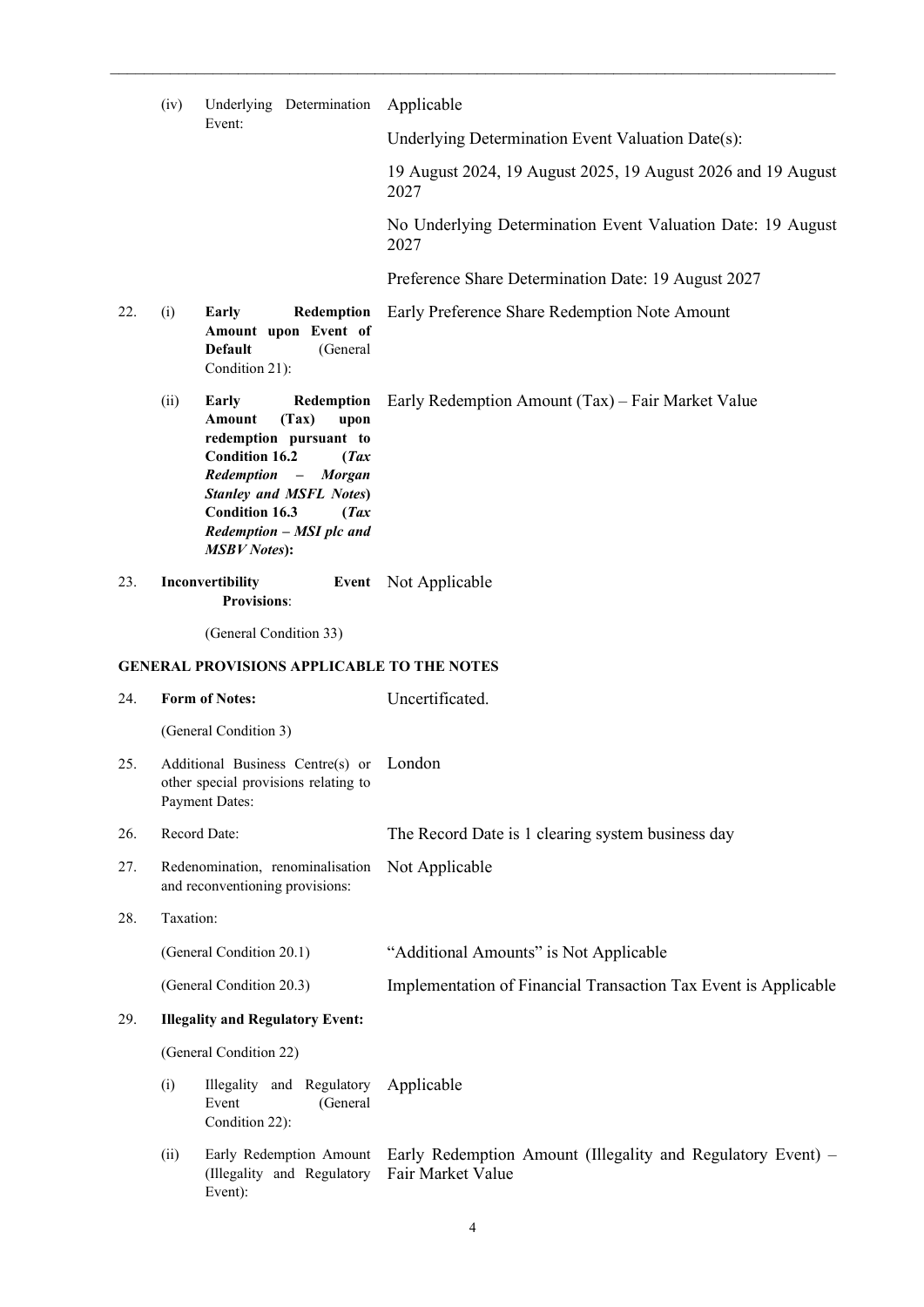| 30. | <b>Index Adjustment Events:</b><br>(General Condition 9.2(b))                                                                                             | Early Redemption Amount (Index Cancellation) – Fair Market<br>Value shall apply                                  |  |  |  |  |  |
|-----|-----------------------------------------------------------------------------------------------------------------------------------------------------------|------------------------------------------------------------------------------------------------------------------|--|--|--|--|--|
| 31. | <b>Merger Event or Tender Offer:</b>                                                                                                                      | Merger Event Settlement Amount – Not Applicable                                                                  |  |  |  |  |  |
|     | (General Condition 9.4(a))                                                                                                                                | Tender Offer Settlement Amount – Not Applicable                                                                  |  |  |  |  |  |
| 32. | Nationalisation, Insolvency and<br>Delisting:<br>(General Condition 9.4(b))                                                                               | Early Redemption Amount (Nationalisation, Insolvency and<br>Delisting) – Not Applicable                          |  |  |  |  |  |
| 33. | <b>Extraordinary ETF Events:</b><br>(General Condition 9.5)                                                                                               | Early Redemption Amount (Extraordinary ETF Event) Not<br>Applicable                                              |  |  |  |  |  |
| 34. | <b>Additional Disruption Events:</b>                                                                                                                      | Early (General Condition 9.6) Redemption Amount (Additional<br>Disruption Event) – Fair Market Value shall apply |  |  |  |  |  |
| 35. | <b>Partial Lookthrough Depositary</b><br><b>Receipt Provisions:</b><br>(General Condition 9.7)                                                            | Early Redemption Amount (Potential Adjustment Event) – Fair<br>Market Value shall apply                          |  |  |  |  |  |
| 36. | <b>Full</b> Lookthrough<br><b>Depositary</b><br><b>Receipt Provisions:</b><br>(General Condition 9.8)                                                     | Early Redemption Amount (Potential Adjustment Event) – Fair<br>Market Value shall apply                          |  |  |  |  |  |
| 37. | <b>Additional Disruption Events:</b><br>(General Condition 10.8)                                                                                          | Not Applicable                                                                                                   |  |  |  |  |  |
| 38. | <b>Additional Disruption Events:</b><br>(General Condition 11.6)                                                                                          | Not Applicable                                                                                                   |  |  |  |  |  |
| 39. | <b>Additional Disruption Events:</b><br>(General Condition 12.7)                                                                                          | Not Applicable                                                                                                   |  |  |  |  |  |
| 40. | <b>Substitution</b><br>of<br><b>Issuer</b><br>or<br>Guarantor with non Morgan<br><b>Stanley Group entities:</b><br>(General Condition 34.2)               | Applicable                                                                                                       |  |  |  |  |  |
|     | <b>DISTRIBUTION</b>                                                                                                                                       |                                                                                                                  |  |  |  |  |  |
| 41. | (i)<br>If syndicated, names and<br>addresses of Managers and<br>underwriting commitments:<br>and names and addresses of<br>the entities agreeing to place | Not Applicable                                                                                                   |  |  |  |  |  |

the issue without a firm commitment or on a "best efforts" basis if such entities are not the same as the Managers.)

(ii) Date of Subscription Not ApplicableAgreement: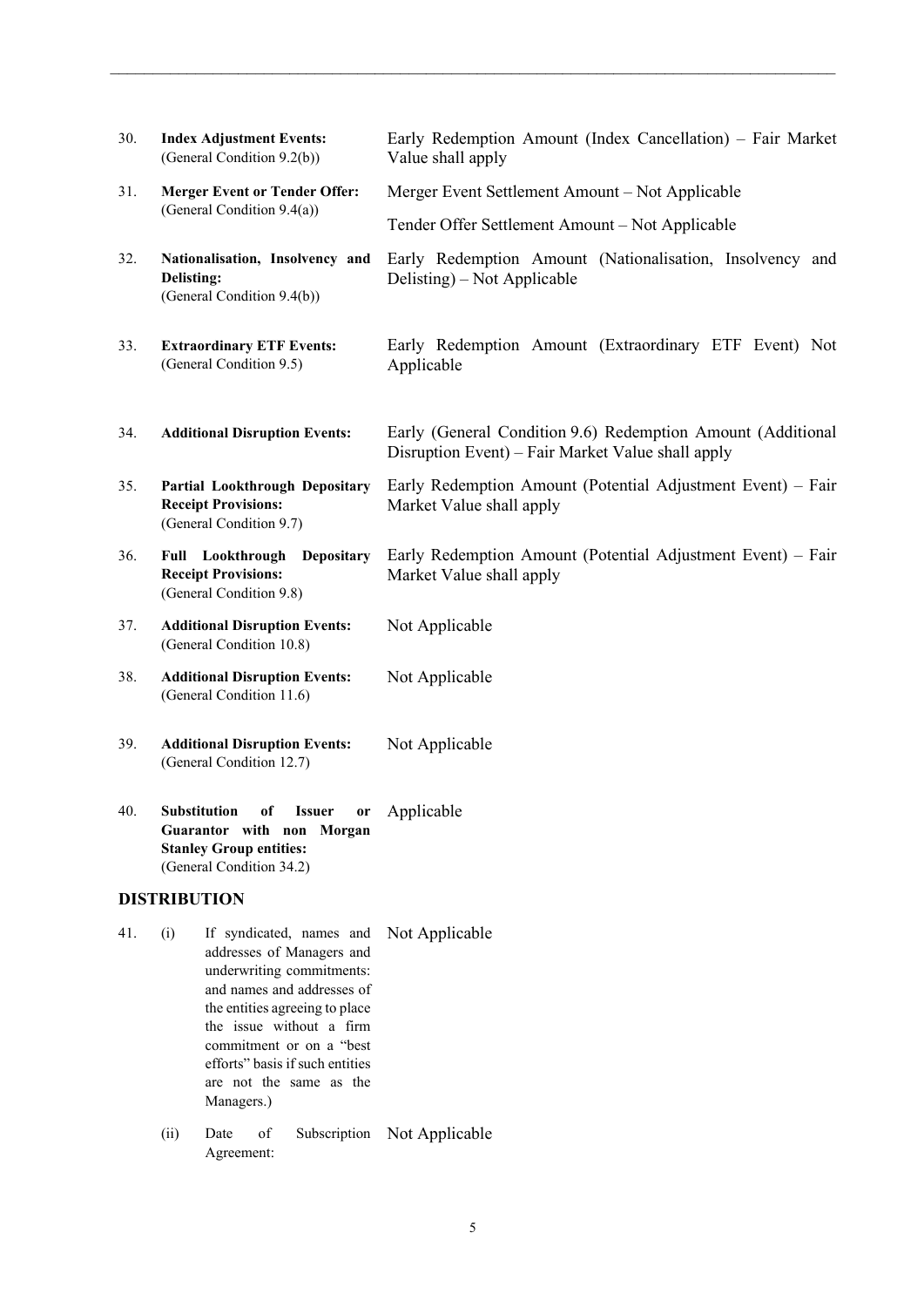|     | (iii)<br>Stabilising Manager(s) (if Not Applicable<br>$any)$ : |                                                                                                                                                                                                                                                                                                                                                       |
|-----|----------------------------------------------------------------|-------------------------------------------------------------------------------------------------------------------------------------------------------------------------------------------------------------------------------------------------------------------------------------------------------------------------------------------------------|
| 42. | non-syndicated,<br>If<br>and<br>name<br>address of dealer:     | Morgan Stanley & Co. International plc                                                                                                                                                                                                                                                                                                                |
|     |                                                                | 25 Cabot Square                                                                                                                                                                                                                                                                                                                                       |
|     |                                                                | London E14 4QA                                                                                                                                                                                                                                                                                                                                        |
| 43. | Offer<br>Offer<br>Non-exempt<br>and<br>Period:                 | An offer of the Notes may be made by Causeway Securities other<br>than pursuant to Article $1(4)$ of the UK Prospectus Regulation in<br>the United Kingdom during the period from, and including, 22<br>June 2022 to and including 19 August 2022 ("Offer Period)<br>subject to the following conditions: See further paragraph 7 of<br>Part B below. |
| 44. | commission<br>Total<br>and<br>concession:                      | In connection with the offer and sale of the Notes, MSI plc will<br>pay Causeway Securities a one time fee amount equal to a<br>maximum of 1.50 per cent. of the Aggregate Nominal Amount.                                                                                                                                                            |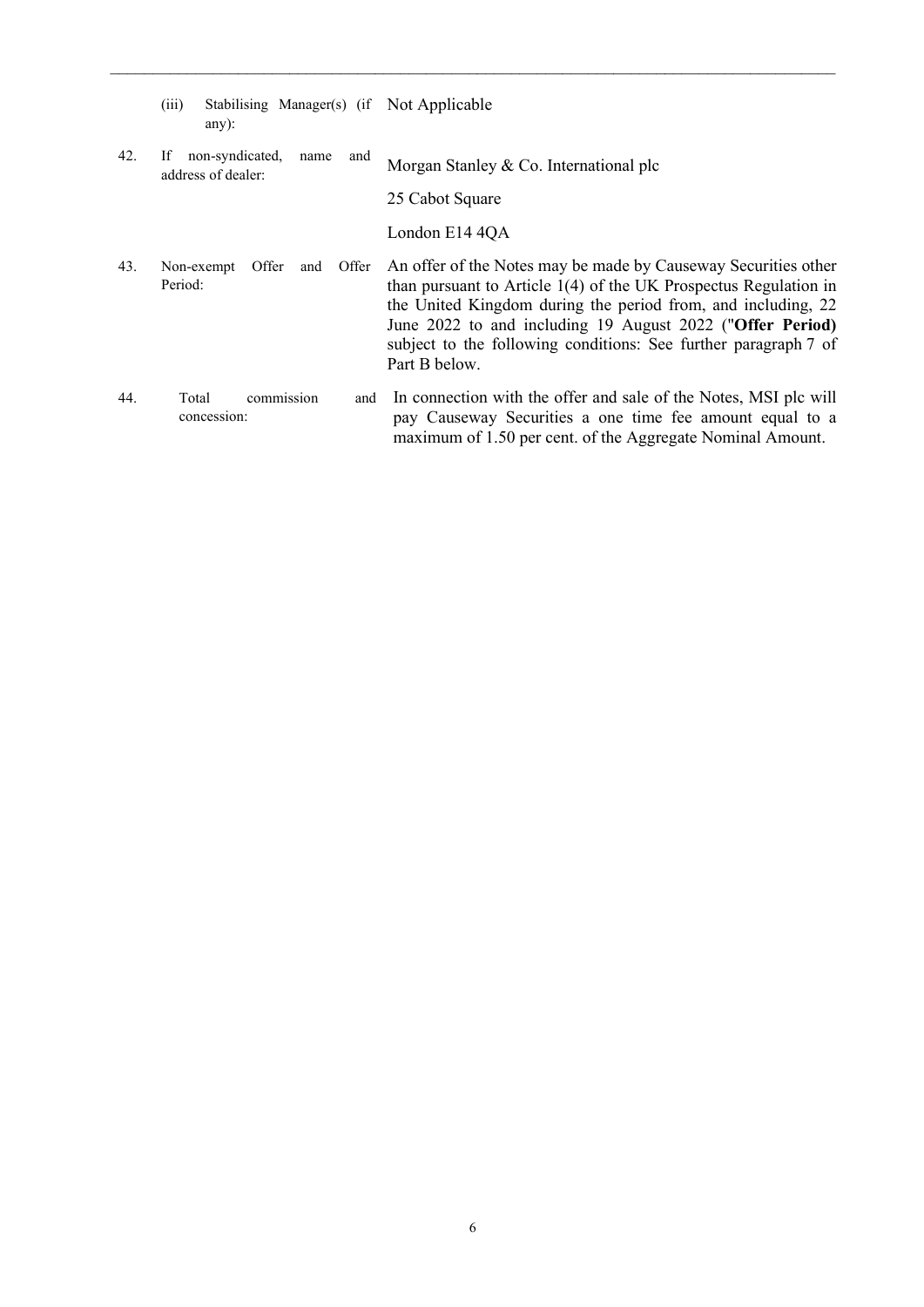#### **United States Taxation**

**This discussion is limited to the U.S. federal tax issues addressed below. Additional issues may exist that are not addressed in this discussion and that could affect the federal tax treatment of an investment in the Notes. Investors should seek their own advice based upon their particular circumstances from an independent tax advisor.**

 $\_$  , and the set of the set of the set of the set of the set of the set of the set of the set of the set of the set of the set of the set of the set of the set of the set of the set of the set of the set of the set of th

A non-U.S. investor should review carefully the section entitled "*United States Federal Taxation*" in the Base Prospectus.

Signed on behalf of the Issuer:

By:

Duly authorised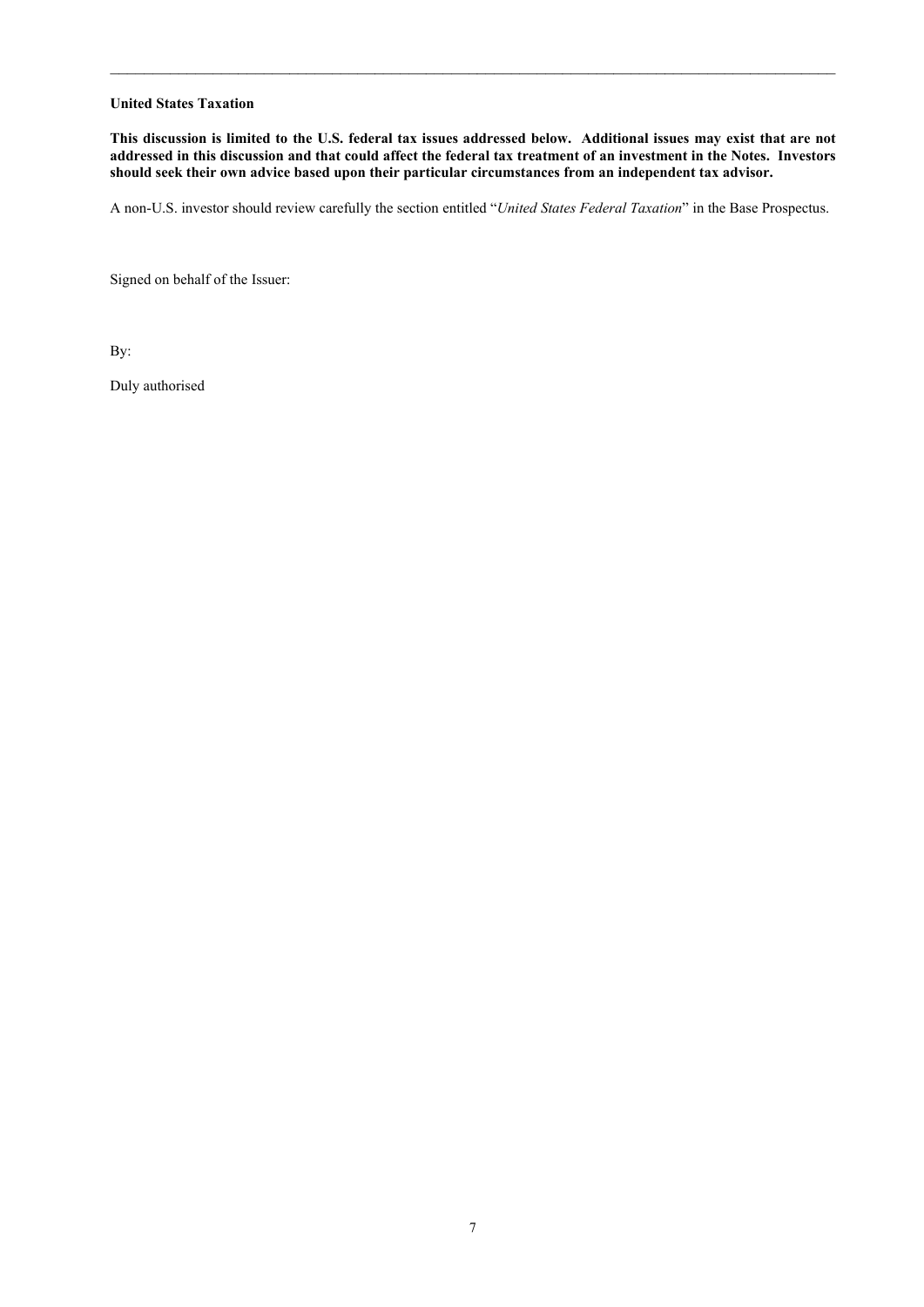#### **PART B – OTHER INFORMATION**

 $\_$  , and the set of the set of the set of the set of the set of the set of the set of the set of the set of the set of the set of the set of the set of the set of the set of the set of the set of the set of the set of th

#### 1. **LISTING AND ADMISSION TO TRADING**

| Listing and admission to Trading:     | Application is expected to be made by the Issuer (or on its<br>behalf) for the Notes to be admitted to trading on the EURO<br>MTF Market of the Luxembourg Stock Excahnge and to be listed<br>on the Official List of the Luxembourg Stock Exchange with<br>effect from Issue Date                                                |
|---------------------------------------|-----------------------------------------------------------------------------------------------------------------------------------------------------------------------------------------------------------------------------------------------------------------------------------------------------------------------------------|
|                                       | No assurances can be given that such application for listing<br>and/or admission to trading will be granted (or, if granted, will<br>be granted by the Issue Date. The Issuer has no duty to maintain<br>the listing (if any) of the Notes on the Euro MTF Market of the<br>Luxembourg Stock Exchange over their entire lifetime. |
| Last day of Trading:                  | 26 August 2027                                                                                                                                                                                                                                                                                                                    |
| Estimate of total expenses related to | None                                                                                                                                                                                                                                                                                                                              |

admission to trading:

#### 2. **RATINGS**

Ratings: The Notes will not be rated

### 3. **INTERESTS OF NATURAL AND LEGAL PERSONS INVOLVED IN THE ISSUE/OFFER**

"So far as the Issuer is aware, no person involved in the offer of the Notes has an interest material to the offer

#### 4. **REASONS FOR THE OFFER, ESTIMATED NET PROCEEDS AND TOTAL EXPENSES**

- (i) Reasons for the offer: General corporate purposes
- (ii) Estimated net proceeds: Up to GBP 10,000,000
- (iii) Estimated total expenses: Not Applicable

# 5. **PERFORMANCE OF PREFERENCE SHARE EXPLANATION OF EFFECT ON VALUE OF INVESTMENT AND ASSOCIATED RISKS AND OTHER INFORMATION CONCERNING THE UNDERLYING**

The Notes relate to the Series 1197 preference shares of Sienna UK.

The Final Redemption Amount payable on the Notes is linked to the performance of the Preference Share and Noteholders may not receive the amount initially invested, and may receive a significantly lesser amount.

The market price or value of the Notes at any time is expected to be affected by changes in the value of the Preference Shares to which the Notes are linked.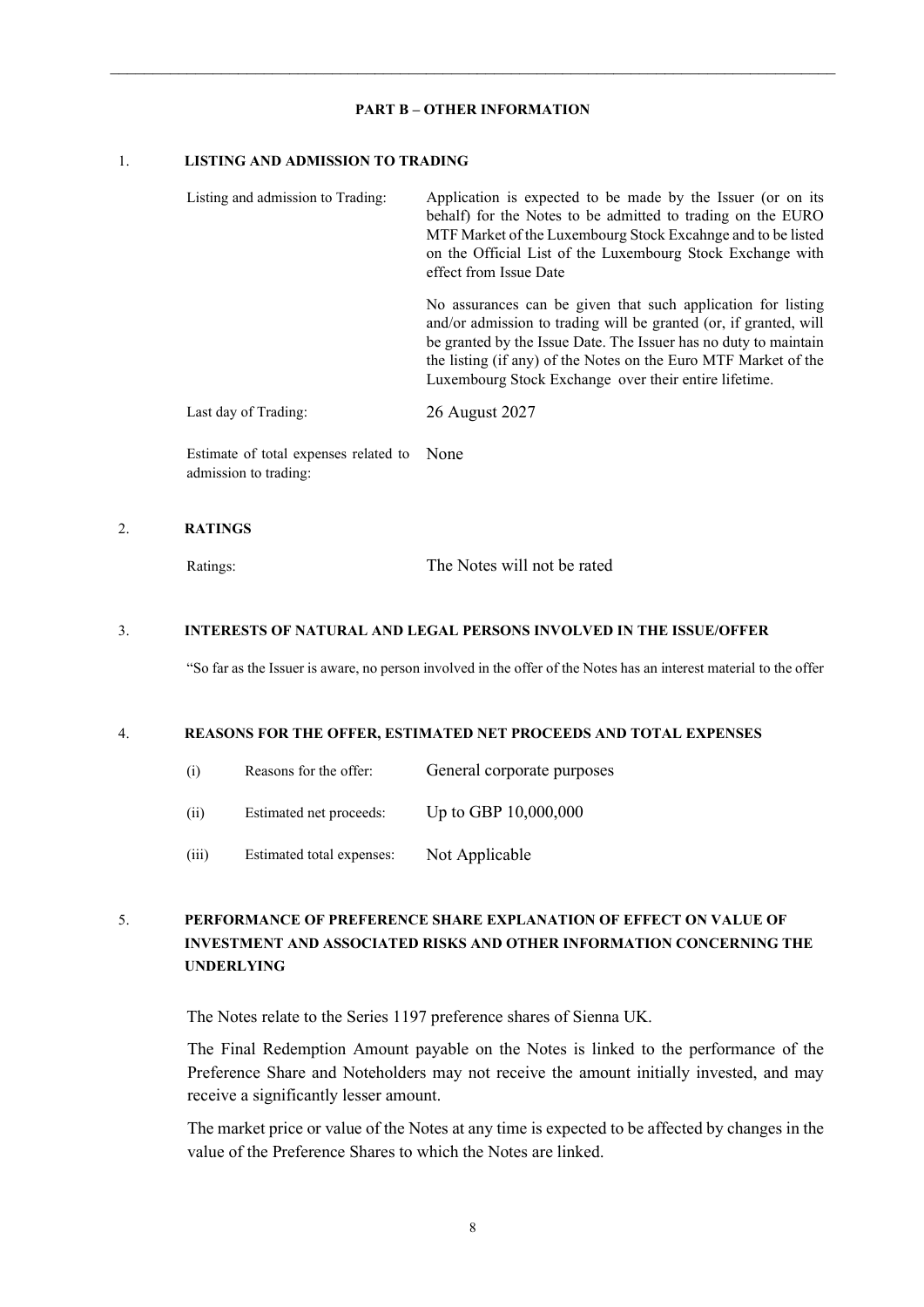The market price or value of the Notes could, in certain circumstances, be affected by fluctuations in the actual or anticipated rates of dividend (if any) or any other distributions on the Preference Shares

 $\_$  , and the set of the set of the set of the set of the set of the set of the set of the set of the set of the set of the set of the set of the set of the set of the set of the set of the set of the set of the set of th

# 6. **OPERATIONAL INFORMATION**

| <b>ISIN</b> Code:                                                                                                                                                                       | GB00BW6SJ485                                                                                                                              |
|-----------------------------------------------------------------------------------------------------------------------------------------------------------------------------------------|-------------------------------------------------------------------------------------------------------------------------------------------|
| SEDOL:                                                                                                                                                                                  | <b>BW6SJ48</b>                                                                                                                            |
| Any clearing system(s) other than Not Applicable<br>Euroclear Bank S.A./N.V.<br>and<br>Banking<br>société<br>Clearstream<br>and<br>the relevant<br>anonyme<br>identification number(s): |                                                                                                                                           |
| Delivery:                                                                                                                                                                               | Delivery free of payment                                                                                                                  |
| Names and addresses of initial Paying<br>$Agent(s)$ :                                                                                                                                   | (Computershare Investor Services (Guernsey) Limited)<br>shall act as paying agent in respect of the Notes (the<br>"Euroclear Registrar"). |
| Names and addresses of additional Not Applicable<br>Paying Agent(s) (if any):                                                                                                           |                                                                                                                                           |
| Intended to be held in a manner which No<br>would allow Eurosystem eligibility:                                                                                                         |                                                                                                                                           |

# 7. **TERMS AND CONDITIONS OF THE OFFER**

| Offer Price:                                                                                                                                             | <b>Issue Price</b> |
|----------------------------------------------------------------------------------------------------------------------------------------------------------|--------------------|
| Conditions to which the offer is<br>subject:                                                                                                             | Not Applicable     |
| Description of the application Not Applicable<br>process:                                                                                                |                    |
| Description of possibility to reduce<br>subscriptions and<br>for<br>manner<br>refunding excess amount paid by<br>applicants:                             | Not Applicable     |
| Details of the minimum and/or<br>maximum amount of application:                                                                                          | Not Applicable     |
| Details of the method and time limited<br>for paying up and delivering the<br>Notes:                                                                     | Not Applicable     |
| Manner in and date on which results<br>of the offer are to be made public:                                                                               | Not Applicable     |
| Procedure for exercise of any right of<br>pre-emption, negotiability<br>οf<br>subscription rights and treatment of<br>subscription rights not exercised: | Not Applicable     |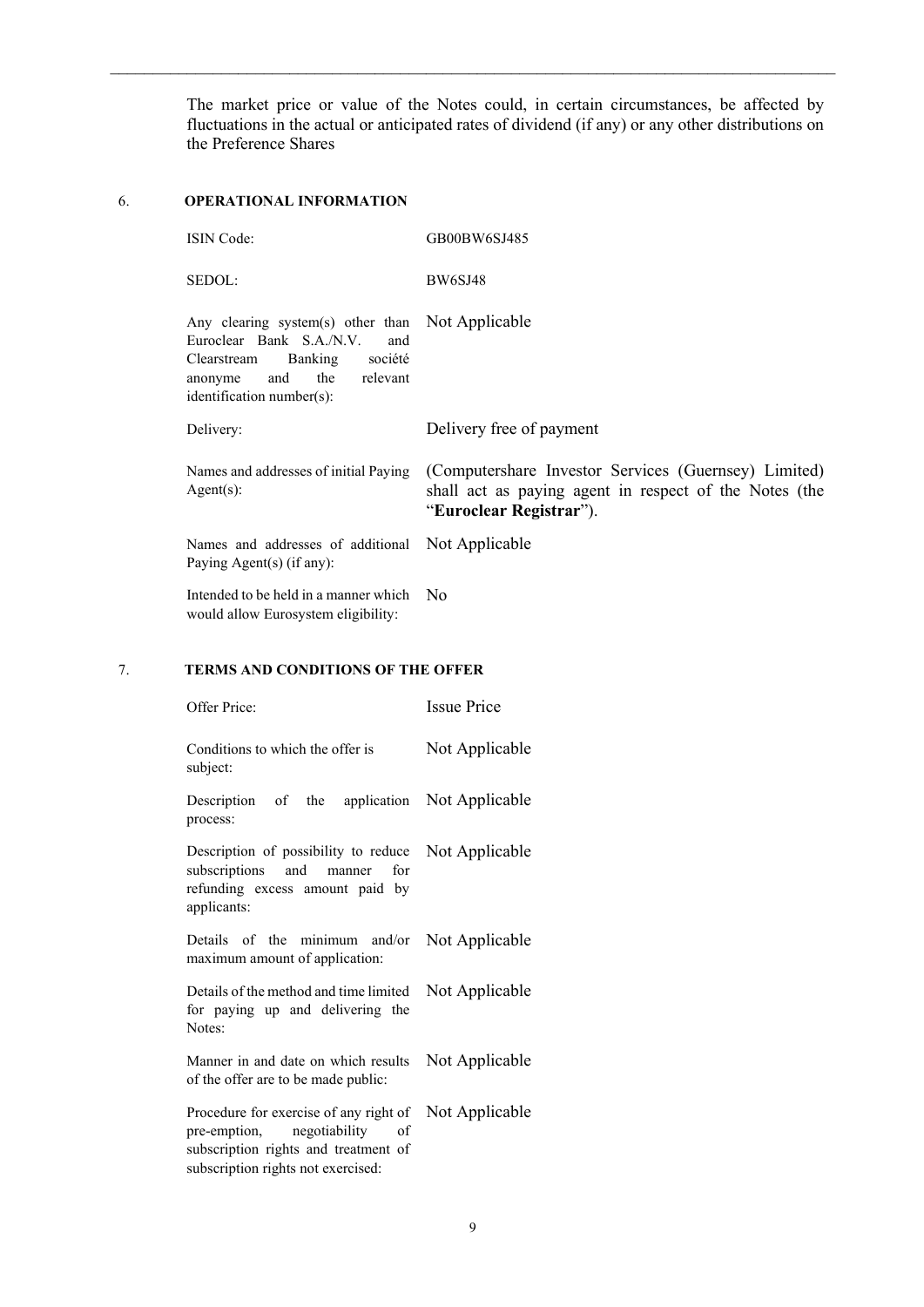Process for notification to applicants of the amount allotted and the indication whether dealing may begin before notification is made:

Not Applicable

 $\_$  , and the set of the set of the set of the set of the set of the set of the set of the set of the set of the set of the set of the set of the set of the set of the set of the set of the set of the set of the set of th

Amount of any expenses and taxes Not Applicable specifically charged to the subscriber or purchaser:

Name(s) and address(es), to the extent None known to the Issuer, of the placers in the various countries where the offer takes place.

## 8. **PLACING AND UNDERWRITING**

Name and address of the coordinator(s) of the global offer and of single parts of the offer and, to the extend known to the issuer or to the offeror, of the placers in the various countries where the offer takes place: Causeway Securities

Name and address of any paying agents and depository agents in each country: Not Applicable

Entities agreeing to underwrite the issue on a firm commitment basis, and entities agreeing to place the issue without a firm commitment or under "best efforts" agreements. Where not all of the issue is underwritten, a statement of the portion not covered: Not Applicable

### 9. **OTHER MARKETS**

All the regulated markets or Noneequivalent markets on which, to the knowledge of the issuer, securities of the same class of securities to be offered or admitted to trading are already admitted to trading: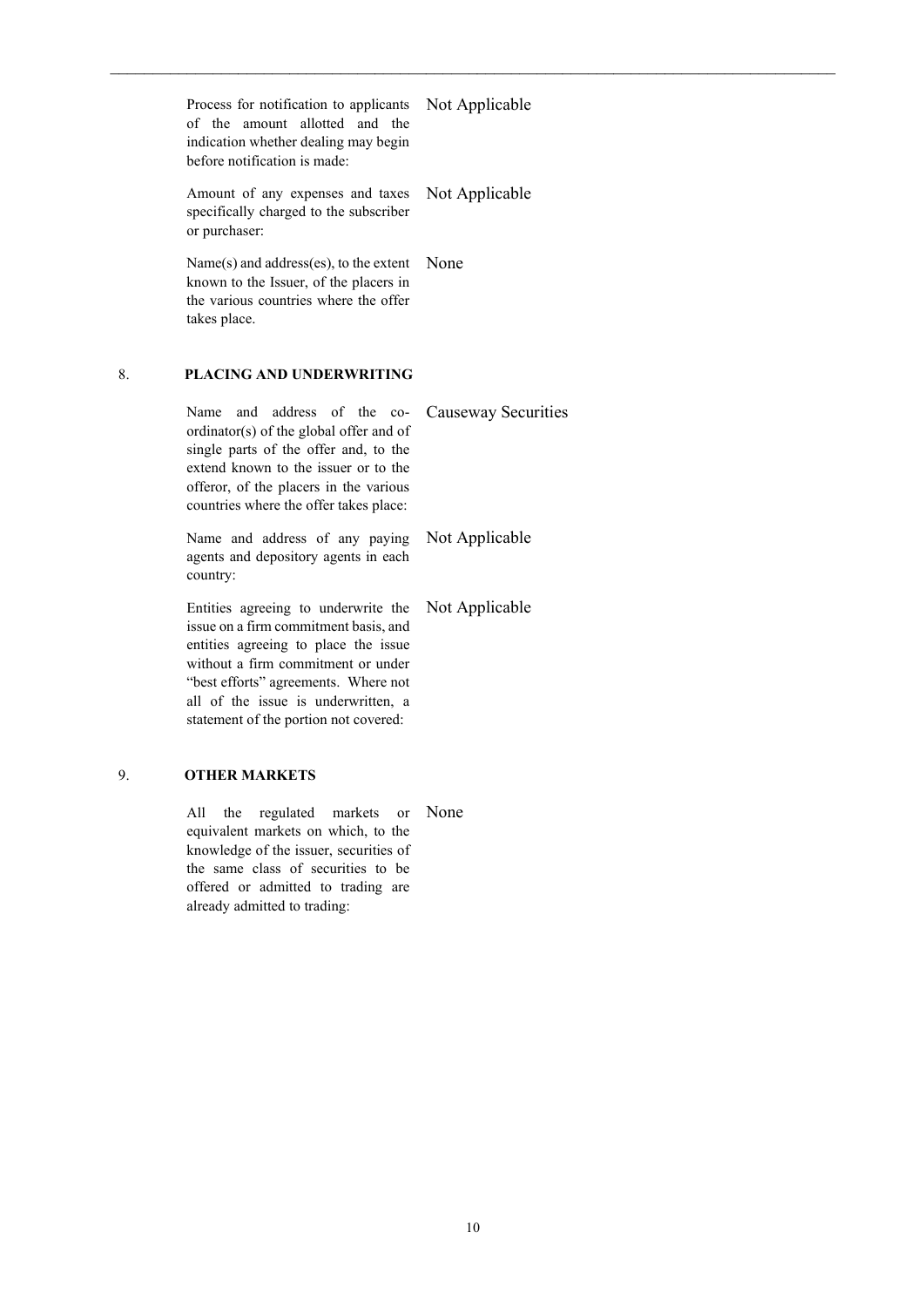# 10. **POTENTIAL SECTION 871(m) TRANSACTION**

The Issuer has determined that the Notes should not be subject to withholding under Section 871(m) of the Code, and hereby instructs its agents and withholding agents that no withholding is required, unless such agent or withholding agent knows or has reason to know otherwise.

11. **Details of benchmarks administrators and registration under UK Benchmarks Regulation:**

# Applicable

 $\_$  , and the set of the set of the set of the set of the set of the set of the set of the set of the set of the set of the set of the set of the set of the set of the set of the set of the set of the set of the set of th

FTSE 100 is provided by ftse International Limited. As at the date hereof, FTSE International appears in the register of administrators and benchmarks established and maintained by the FCA pursuant to Article 36 of the UK Benchmarks Regulation.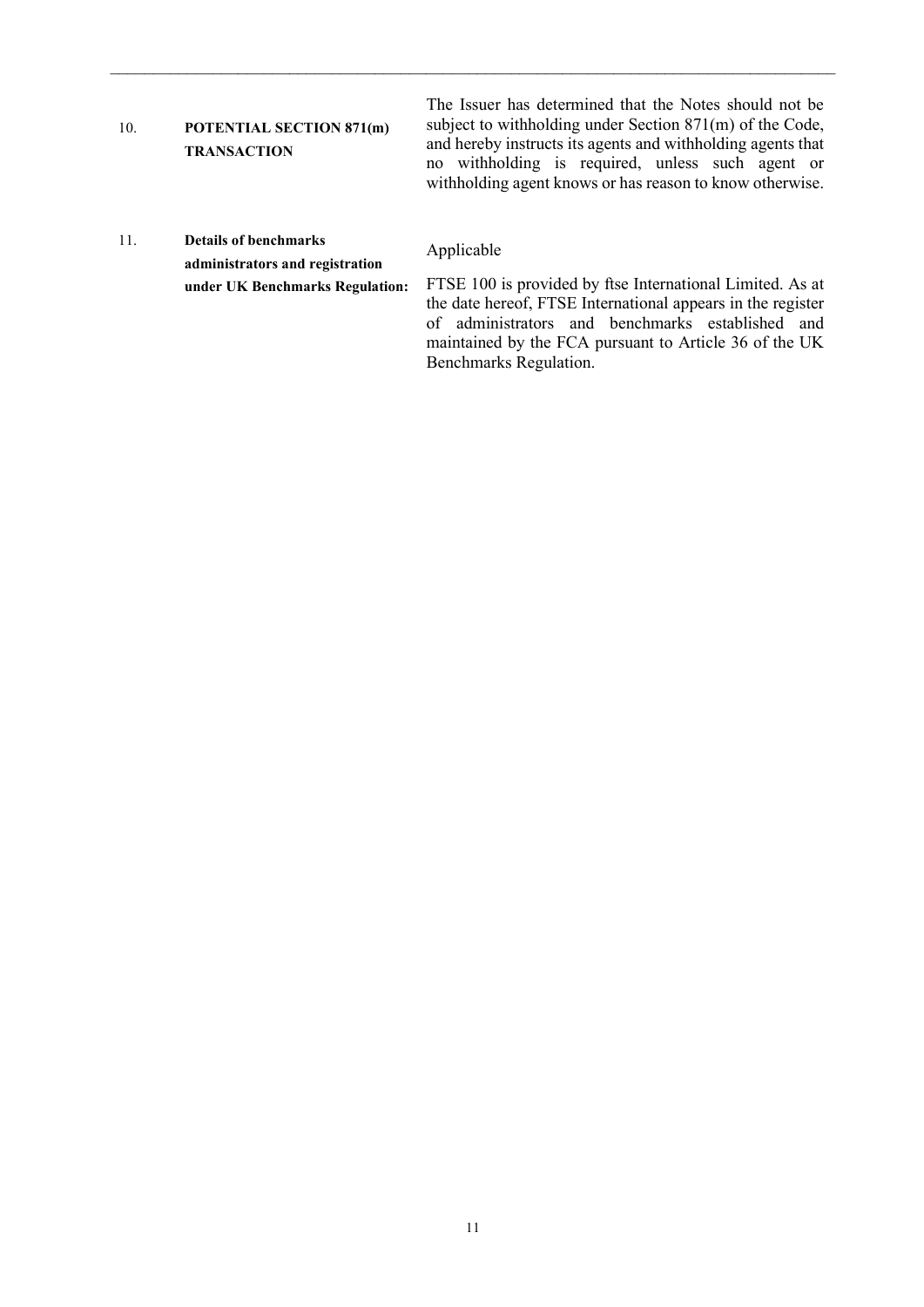|                                                                                                                                                                                                                                                                                                                                                                                                                                                                                                                                                                                                                                                                                                                                                                | <b>SUMMARY</b>                                                                                                                                                                                                                                                                                                                                                                                                                                                                                                                                                                                                                                                                                                                                                                                                                                                                                         |  |  |  |  |
|----------------------------------------------------------------------------------------------------------------------------------------------------------------------------------------------------------------------------------------------------------------------------------------------------------------------------------------------------------------------------------------------------------------------------------------------------------------------------------------------------------------------------------------------------------------------------------------------------------------------------------------------------------------------------------------------------------------------------------------------------------------|--------------------------------------------------------------------------------------------------------------------------------------------------------------------------------------------------------------------------------------------------------------------------------------------------------------------------------------------------------------------------------------------------------------------------------------------------------------------------------------------------------------------------------------------------------------------------------------------------------------------------------------------------------------------------------------------------------------------------------------------------------------------------------------------------------------------------------------------------------------------------------------------------------|--|--|--|--|
|                                                                                                                                                                                                                                                                                                                                                                                                                                                                                                                                                                                                                                                                                                                                                                | A. INTRODUCTION AND WARNINGS                                                                                                                                                                                                                                                                                                                                                                                                                                                                                                                                                                                                                                                                                                                                                                                                                                                                           |  |  |  |  |
| A.1.1                                                                                                                                                                                                                                                                                                                                                                                                                                                                                                                                                                                                                                                                                                                                                          | Name and international securities identifier number (ISIN) of the Notes                                                                                                                                                                                                                                                                                                                                                                                                                                                                                                                                                                                                                                                                                                                                                                                                                                |  |  |  |  |
| Tranche 1 of Series A GBP 10,000,000 Preference Share Linked Notes due 2027 (the "Notes"). ISIN Code:<br>GB00BW6SJ485                                                                                                                                                                                                                                                                                                                                                                                                                                                                                                                                                                                                                                          |                                                                                                                                                                                                                                                                                                                                                                                                                                                                                                                                                                                                                                                                                                                                                                                                                                                                                                        |  |  |  |  |
| A.1.2                                                                                                                                                                                                                                                                                                                                                                                                                                                                                                                                                                                                                                                                                                                                                          | Identity and contact details of the issuer, including its legal entity identifier (LEI)                                                                                                                                                                                                                                                                                                                                                                                                                                                                                                                                                                                                                                                                                                                                                                                                                |  |  |  |  |
|                                                                                                                                                                                                                                                                                                                                                                                                                                                                                                                                                                                                                                                                                                                                                                | Morgan Stanley & Co. International plc (the "Issuer" or "MSI plc") is incorporated under the laws of England and<br>Wales and has its registered office at 25 Cabot Square, Canary Wharf, London El4 4QA, United Kingdom. MSI<br>plc's legal entity identifier (LEI) is 4PQUHN3JPFGFNF3BB653                                                                                                                                                                                                                                                                                                                                                                                                                                                                                                                                                                                                           |  |  |  |  |
| A.1.3                                                                                                                                                                                                                                                                                                                                                                                                                                                                                                                                                                                                                                                                                                                                                          | Identity and contact details of the competent authority approving the Base Prospectus                                                                                                                                                                                                                                                                                                                                                                                                                                                                                                                                                                                                                                                                                                                                                                                                                  |  |  |  |  |
| The Base Prospectus has been approved by the Financial Conduct Authority ("FCA") as competent authority<br>under the United Kingdom ("UK") version of Regulation (EU) No 2017/1129 of the European Parliament and of<br>the Council of 14 June 2017 on the prospectus to be published when securities are offered to the public or<br>admitted to trading on a regulated market, and repealing Directive 2003/71/EC, which is part of UK law by virtue<br>of the European Union (Withdrawal Act) 2018 (as supplemented from time to time) (the "UK Prospectus<br>Regulation"). The FCA's head office is at 12 Endeavour Square, London, E20 1JN and its telephone number is<br>0300 500 8082 for calls from the UK and +44 207 066 1000 for calls from abroad. |                                                                                                                                                                                                                                                                                                                                                                                                                                                                                                                                                                                                                                                                                                                                                                                                                                                                                                        |  |  |  |  |
| A.1.4                                                                                                                                                                                                                                                                                                                                                                                                                                                                                                                                                                                                                                                                                                                                                          | Date of approval of the Base Prospectus                                                                                                                                                                                                                                                                                                                                                                                                                                                                                                                                                                                                                                                                                                                                                                                                                                                                |  |  |  |  |
|                                                                                                                                                                                                                                                                                                                                                                                                                                                                                                                                                                                                                                                                                                                                                                | The Base Prospectus was approved on 12 July 2021.                                                                                                                                                                                                                                                                                                                                                                                                                                                                                                                                                                                                                                                                                                                                                                                                                                                      |  |  |  |  |
| A.1.5                                                                                                                                                                                                                                                                                                                                                                                                                                                                                                                                                                                                                                                                                                                                                          | Warning                                                                                                                                                                                                                                                                                                                                                                                                                                                                                                                                                                                                                                                                                                                                                                                                                                                                                                |  |  |  |  |
|                                                                                                                                                                                                                                                                                                                                                                                                                                                                                                                                                                                                                                                                                                                                                                | This summary has been prepared in accordance with Article 7 of the UK Prospectus Regulation and should be<br>read as an introduction to the Base Prospectus. Any decision to invest in the Notes should be based on<br>consideration of the Base Prospectus as a whole by the investor. Any investor could lose all or part of their<br>invested capital. Civil liability attaches only to those persons who have tabled the summary, including any<br>translation thereof, but only if the summary is misleading, inaccurate or inconsistent when read together with the<br>other parts of the Base Prospectus or if it does not provide, when read together with the other parts of the Base<br>Prospectus, key information in order to aid investors when considering whether to invest in the Notes. You are<br>about to purchase a product that is not simple and may be difficult to understand. |  |  |  |  |
|                                                                                                                                                                                                                                                                                                                                                                                                                                                                                                                                                                                                                                                                                                                                                                | <b>B. KEY INFORMATION ON THE ISSUER</b>                                                                                                                                                                                                                                                                                                                                                                                                                                                                                                                                                                                                                                                                                                                                                                                                                                                                |  |  |  |  |
| B.1                                                                                                                                                                                                                                                                                                                                                                                                                                                                                                                                                                                                                                                                                                                                                            | Who is the issuer of the Notes?                                                                                                                                                                                                                                                                                                                                                                                                                                                                                                                                                                                                                                                                                                                                                                                                                                                                        |  |  |  |  |
| B.1.1                                                                                                                                                                                                                                                                                                                                                                                                                                                                                                                                                                                                                                                                                                                                                          | Domicile, legal form, LEI, jurisdiction of incorporation and country of operation                                                                                                                                                                                                                                                                                                                                                                                                                                                                                                                                                                                                                                                                                                                                                                                                                      |  |  |  |  |
|                                                                                                                                                                                                                                                                                                                                                                                                                                                                                                                                                                                                                                                                                                                                                                | MSI plc is a public limited company organised under the laws of England and Wales. MSI plc has its registered<br>office in London, UK. MSI plc's legal entity identifier (LEI) is 4PQUHN3JPFGFNF3BB653                                                                                                                                                                                                                                                                                                                                                                                                                                                                                                                                                                                                                                                                                                 |  |  |  |  |
| <b>B.1.2</b>                                                                                                                                                                                                                                                                                                                                                                                                                                                                                                                                                                                                                                                                                                                                                   | Principal activities                                                                                                                                                                                                                                                                                                                                                                                                                                                                                                                                                                                                                                                                                                                                                                                                                                                                                   |  |  |  |  |
| The principal activity of the MSI plc Group is the provision of financial services to corporations, governments and<br>financial institutions. MSI plc operates globally with a particular focus in Europe. It operates branches in the Dubai<br>International Financial Centre, the Netherlands, the Qatar Financial Centre, South Korea, Switzerland, Poland<br>and France.                                                                                                                                                                                                                                                                                                                                                                                  |                                                                                                                                                                                                                                                                                                                                                                                                                                                                                                                                                                                                                                                                                                                                                                                                                                                                                                        |  |  |  |  |
| <b>B.1.3</b>                                                                                                                                                                                                                                                                                                                                                                                                                                                                                                                                                                                                                                                                                                                                                   | <b>Major Shareholders</b>                                                                                                                                                                                                                                                                                                                                                                                                                                                                                                                                                                                                                                                                                                                                                                                                                                                                              |  |  |  |  |
| Stanley                                                                                                                                                                                                                                                                                                                                                                                                                                                                                                                                                                                                                                                                                                                                                        | MSI plc is wholly and directly owned by Morgan Stanley Investments UK and is ultimately controlled by Morgan                                                                                                                                                                                                                                                                                                                                                                                                                                                                                                                                                                                                                                                                                                                                                                                           |  |  |  |  |
| <b>B.1.4</b>                                                                                                                                                                                                                                                                                                                                                                                                                                                                                                                                                                                                                                                                                                                                                   | Key managing directors                                                                                                                                                                                                                                                                                                                                                                                                                                                                                                                                                                                                                                                                                                                                                                                                                                                                                 |  |  |  |  |
|                                                                                                                                                                                                                                                                                                                                                                                                                                                                                                                                                                                                                                                                                                                                                                | Jonathan W. Bloomer, David O. Cannon, Terri L. Duhon, Arun Kohli, Kim M. Lazaroo, David A. Russell, Noreen<br>P. Whyte, Clare E. Woodman, Paul D. Taylor, Salvatore Orlacchio, Aryasomayajula V. C. Sekhar                                                                                                                                                                                                                                                                                                                                                                                                                                                                                                                                                                                                                                                                                             |  |  |  |  |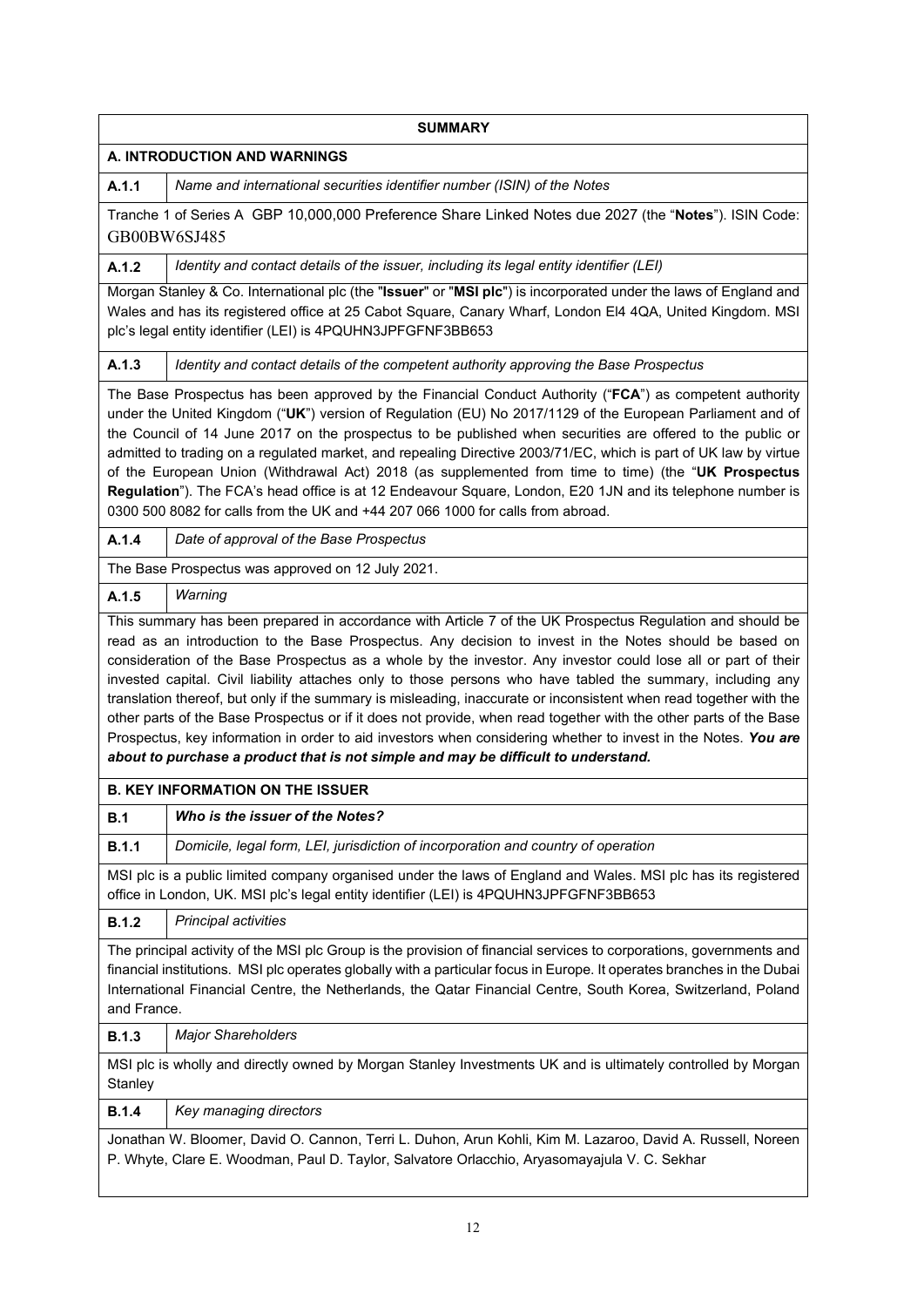|                                                                                                                                                                                                                                                                                                   | <b>B.1.5</b>   | Identity of the statutory auditors                          |       |          |  |  |  |
|---------------------------------------------------------------------------------------------------------------------------------------------------------------------------------------------------------------------------------------------------------------------------------------------------|----------------|-------------------------------------------------------------|-------|----------|--|--|--|
|                                                                                                                                                                                                                                                                                                   | Deloitte I I P |                                                             |       |          |  |  |  |
|                                                                                                                                                                                                                                                                                                   | B.2            | What is the key financial information regarding the Issuer? |       |          |  |  |  |
| The information in respect of the years ended 31 December 2021 and 31 December 2020 set out below is derived from the<br>audited financial statements included in the MSI plc Annual Report for the years ended 31 December 2021 and 31 December<br>2020.<br><b>Consolidated income statement</b> |                |                                                             |       |          |  |  |  |
|                                                                                                                                                                                                                                                                                                   |                | In USD (million)                                            | 2021  | 2020     |  |  |  |
|                                                                                                                                                                                                                                                                                                   |                | Profit for the year                                         | 1,351 | 969      |  |  |  |
| <b>Consolidated Balance Sheet</b><br>31 December 2021                                                                                                                                                                                                                                             |                | <b>31 December</b>                                          |       |          |  |  |  |
| In USD (million)<br>2020<br>Net financial debt (long term debt plus short term debt<br>24,195<br>29,995<br>minus cash)                                                                                                                                                                            |                |                                                             |       |          |  |  |  |
|                                                                                                                                                                                                                                                                                                   |                | <b>Consolidated Cash flow statement</b>                     |       |          |  |  |  |
| 2021<br>In USD (million)<br>2020                                                                                                                                                                                                                                                                  |                |                                                             |       |          |  |  |  |
| Net Cash flows from/(used in) operating activities<br>3.846                                                                                                                                                                                                                                       |                |                                                             |       | (4, 537) |  |  |  |
|                                                                                                                                                                                                                                                                                                   |                | Net Cash flows from/(used in) financing activities          | 555   | (618)    |  |  |  |
|                                                                                                                                                                                                                                                                                                   |                | Net Cash flow used in investing activities                  | (13)  | (74)     |  |  |  |
|                                                                                                                                                                                                                                                                                                   | B.3            | What are the key risks that are specific to the Issuer?     |       |          |  |  |  |

### **Risk Relating to the Issuer**

The materialisation of one or more of the following risks may prevent the Issuer from fulfilling its obligations in relation to the Notes.

### **A. Risks relating to Morgan Stanley**

The following key risks affect Morgan Stanley and, since Morgan Stanley is the ultimate holding company of MSI plc also impact MSI plc

### **Risks relating to the financial situation of Morgan Stanley**

Morgan Stanley's results of operations may be materially affected by market fluctuations and by global and economic conditions and other factors, including changes in asset values. Holding large and concentrated positions may expose Morgan Stanley to losses. These factors may result in losses for a position or portfolio owned by Morgan Stanley. Morgan Stanley's results of operations have been, and will likely continue to be, adversely affected by the COVID-19 pandemic.

Morgan Stanley is exposed to the risk that third parties that are indebted to it will not perform their obligations, as well as that a default by a large financial institution could adversely affect financial markets. Such factors give rise to the risk of loss arising when a borrower, counterparty or issuer does not meet its financial obligations to Morgan Stanley.

Liquidity is essential to Morgan Stanley's businesses and Morgan Stanley relies on external sources to finance a significant portion of its operations. Morgan Stanley's borrowing costs and access to the debt capital markets depend on its credit ratings. Morgan Stanley is a holding company and depends on payments from its subsidiaries and Morgan Stanley's access to assets held by subsidiaries may be restricted. Further, Morgan Stanley's liquidity and financial condition have in the past been, and in the future could be, adversely affected by U.S. and international markets and economic conditions. As a result of the foregoing, there is a risk that Morgan Stanley will be unable to finance its operations due to a loss of access to the capital markets or difficulty in liquidating its assets.

## **Risks relating to the operation of Morgan Stanley's business activities**

Morgan Stanley is subject to operational risks, including a failure, breach or other disruption of its operations or security systems or those of Morgan Stanley's third parties (or third parties thereof), which could adversely affect its businesses or reputation. A cyber-attack, information or security breach or a technology failure could adversely affect Morgan Stanley's ability to conduct its business, manage its exposure to risk or result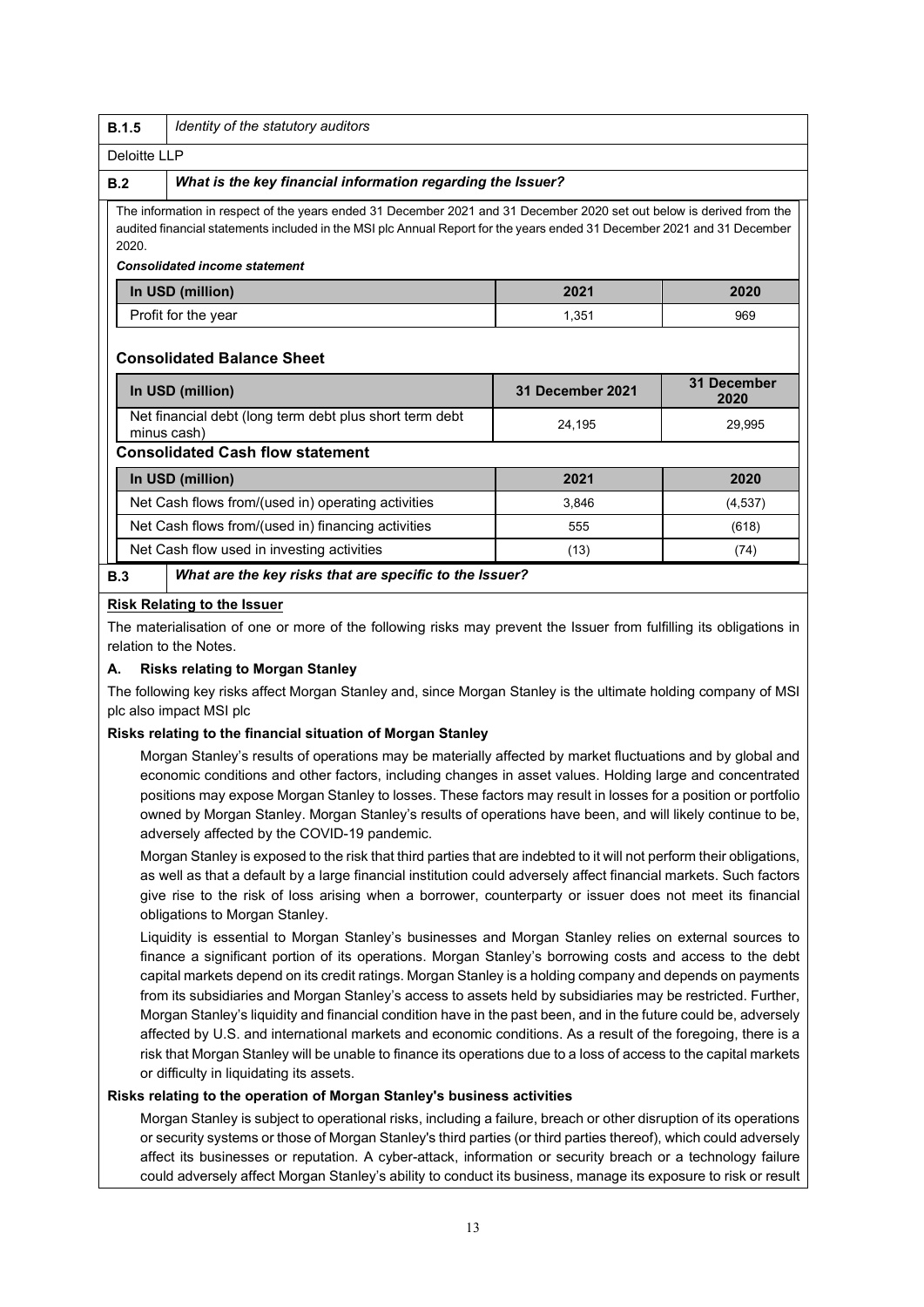in disclosure or misuse of confidential or proprietary information and otherwise adversely impact its results of operations, liquidity and financial condition, as well as cause reputational harm.

Morgan Stanley's risk management strategies, models and processes may not be fully effective in mitigating its risk exposures in all market environments or against all types of risk, which could result in unexpected losses. Further, planned replacement of London Interbank Offered Rate and replacement or reform of other interest rates could adversely affect Morgan Stanley's business, financial condition and results of operations.

#### **Legal, Regulatory and Compliance Risk**

Morgan Stanley is subject to the risk of legal or regulatory sanctions, material financial loss including fines, penalties, judgments, damages and/or settlements, or loss to reputation it may suffer as a result of its failure to comply with laws, regulations, rules, related self-regulatory organization standards and codes of conduct applicable to its business activities. Morgan Stanley is also subject to contractual and commercial risk, such as the risk that a counterparty's performance obligations will be unenforceable. Additionally, Morgan Stanley is subject to anti-money laundering, anti-corruption and terrorist financing rules and regulations.

### **Other risks relating to Morgan Stanley's business activities**

Morgan Stanley faces strong competition from other financial services firms, which could lead to pricing pressures that could materially adversely affect its revenue and profitability. Further, automated trading markets may adversely affect Morgan Stanley's business and may increase competition.

Morgan Stanley is subject to numerous political, economic, legal, tax, operational, franchise and other risks as a result of its international operations (including risks of possible nationalization, expropriation, price controls, capital controls, exchange controls, increased taxes and levies and other restrictive governmental actions, as well as the outbreak of hostilities or political and governmental instability) which could adversely impact its businesses in many ways. The UK's withdrawal from the EU, and the resulting uncertainty regarding the future regulatory landscape, could adversely affect Morgan Stanley.

Morgan Stanley may be unable to fully capture the expected value from acquisitions, divestitures, joint ventures, minority stakes or strategic alliances.

The application of regulatory requirements and strategies in the United States or other jurisdictions to facilitate the orderly resolution of large financial institutions may pose a greater risk of loss for Morgan Stanley's security holders and subject Morgan Stanley to other restrictions.

### **B. Risks relating to MSI plc**

The existence of substantial inter-relationships (including the provision of funding, capital, services and logistical support to or by MSI plc, as well as common or shared business or operational platforms or systems, including employees) between MSI plc and other Morgan Stanley Group companies exposes MSI plc to the risk that, factors which could affect the business and condition of Morgan Stanley or other companies in the Morgan Stanley Group may also affect the business and condition of MSI plc. Further, Notes issued by MSI plc will not be guaranteed by Morgan Stanley. The application of regulatory requirements and strategies in the United Kingdom to facilitate the orderly resolution of large financial institutions may pose a greater risk of loss for the holders of securities issued by MSI plc.

| C.                                                                                                             | <b>KEY INFORMATION ON THE NOTES</b>      |  |  |
|----------------------------------------------------------------------------------------------------------------|------------------------------------------|--|--|
| C.1                                                                                                            | What are the main features of the Notes? |  |  |
| C.1.1                                                                                                          | Type, class and ISIN                     |  |  |
| The Netse are issued upsetificated registered ferm in accordance with the Upsetificated Convrition Pequlations |                                          |  |  |

The Notes are issued uncertificated registered form in accordance with the Uncertificated Securities Regulations 2001 (as amended, modified or re-enacted and such other regulations made under Sections 783, 784(3), 785 and 788 of the Companies Act 2006 as are applicable to the Euroclear Registrar) ("Uncertificated Notes"). The

ISIN Code of the Notes is GB00BW6SJ485

The Notes are not Notes in respect of which physical settlement may apply or may be elected to apply ("**Cash Settlement Notes")**.

Redemption amounts payable in respect of the Notes are linked to the value or performance of preference shares ("**Preference-Share Linked Notes**")

**C.1.2** *Currency, denomination, par value, number of Notes issued and duration*

The specified currency of the Notes is Pound Sterling ("**GBP**"). The specified denomination of the Notes is GBP 1,000 and integral multiples of GBP 1.00 in excess thereof. The aggregate nominal amount of the Notes is GBP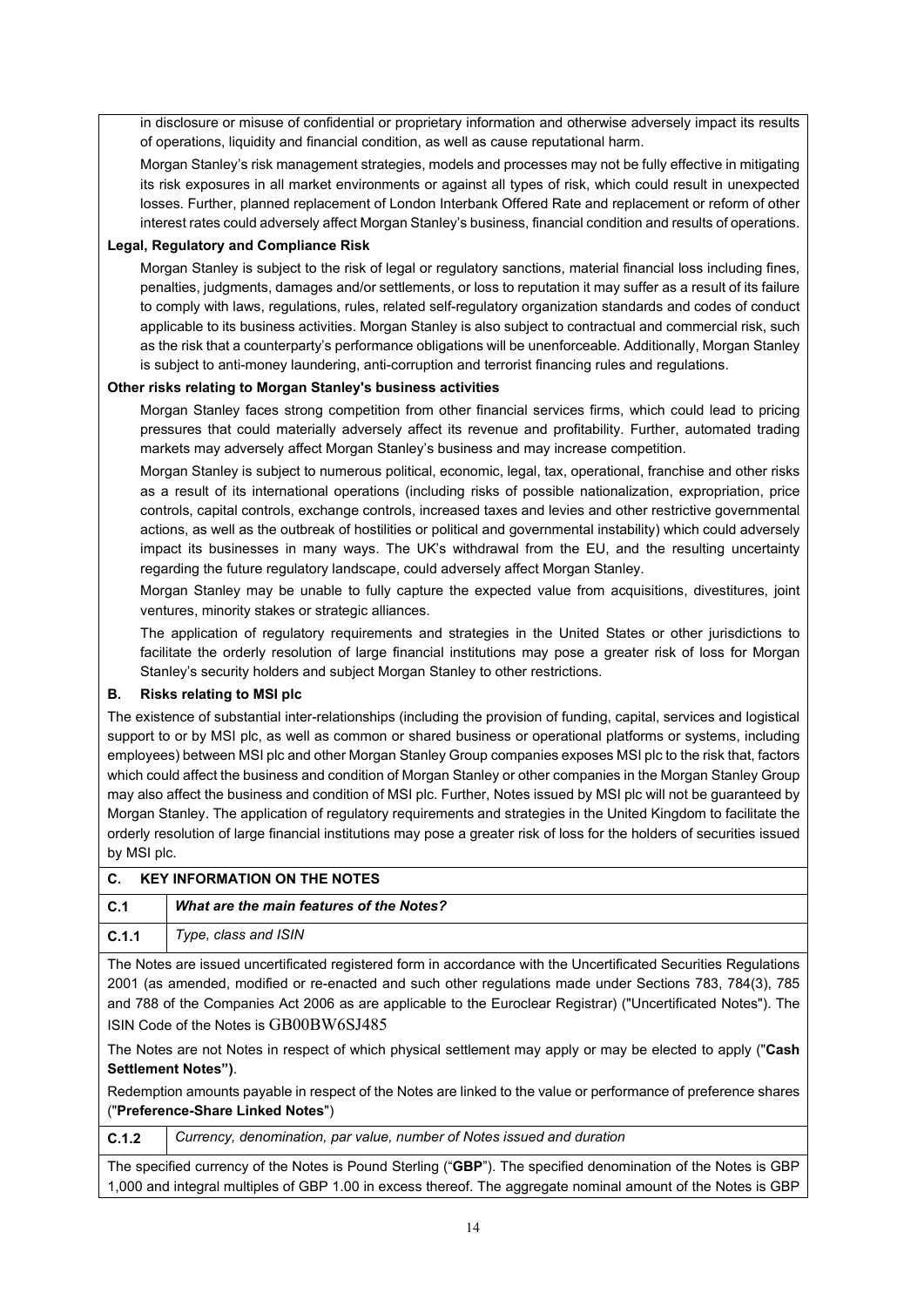10,000,000 and the issue price per Note is 100 per cent. of par. The Notes will issue on 5 September 2022 and are scheduled to mature on 3 September 2027.The Notes may redeem earlier if an early redemption event occurs.

**C.1.3** *Rights attached to the Notes*

Notes are not ordinary debt securities and redemption amount is linked to the performance of the preference shares identified as the Relevant Underlying.

Relevant Underlying: Series 1197 Preference Shares linked to the FTSE 100® issued on 26 August 2022

## *Final Redemption Amount*:

*If Underlying Determination Event applies:*

- (i) if the Relevant Underlying becomes subject to redemption pursuant to the underlying determination provisions contained in the terms and conditions of the Relevant Underlying and redemption occurs (or which redemption but for the delay of the date for valuation or determination of the underlying asset or reference basis (or any part thereof) for the Relevant Underlying on or about such date, would have occurred), the day falling five business days following the Final Valuation Date (as set out below); or
- (ii) otherwise, 3 September 2027 or, if later, the day falling 5 business days following the Final Valuation Date.

*If Underlying Determination Event does not apply*:

3 September 2027 or, if later, the day falling five business days following the Final Valuation Date (as set out below).

### **PREFERENCE SHARE-LINKED NOTES - REDEMPTION**

The Notes will be redeemed on the Maturity Date at an amount per Calculation Amount determined by the Determination Agent as being the product of (i) the Calculation Amount, (ii) the Participation Rate (being 100%) and (iii) the value which is (A) the fair market value of the Relevant Underlying (as determined by the Determination Agent) as of the Final Valuation Date *divided by* (B) the fair market value of the Relevant Underlying (as determined by the Determination Agent) as of the Initial Valuation Date. For these purposes:

"**Final Valuation Date**" means the day falling five business days following the Preference Share Determination Date; "**Initial Valuation Date**" means the Issue Date or, if such date is not a business day, the next following business day; and "**Preference Share Determination Date**" means

*If Underlying Determination Event applies*:

if the Relevant Underlying becomes subject to redemption pursuant to the underlying determination provisions contained in the terms and conditions of the Relevant Underlying, the Underlying Determination Event Valuation Date falling in the year in which such redemption occurs (or which but for the delay of the date for valuation or determination of the underlying asset or reference basis (or any part thereof) for the Relevant Underlying on or about such date, would have occurred); or

(ii) otherwise, 19 August 2027,

or, in each case, if any date(s) for valuation of or any determination of the underlying asset or reference basis (or any part thereof) for the Relevant Underlying falling on or about such day is to be delayed in accordance with the terms and conditions of the Relevant Underlying by reason of a disruption or adjustment event, the Preference Share Determination Date shall be such delayed valuation or determination date(s), all as determined by the Determination Agent; and

"**Underlying Determination Event Valuation Date**" means 19 August 2024, 19 August 2025, 19 August 2026 and 19 August 2027

# **VALUE DETERMINATION TERMS**

**Value Determination Terms** *Reasons for offer, use and estimated net amount of proceeds*

The net proceeds of the issue of the Notes will be used by the Issuer for general corporate purposes.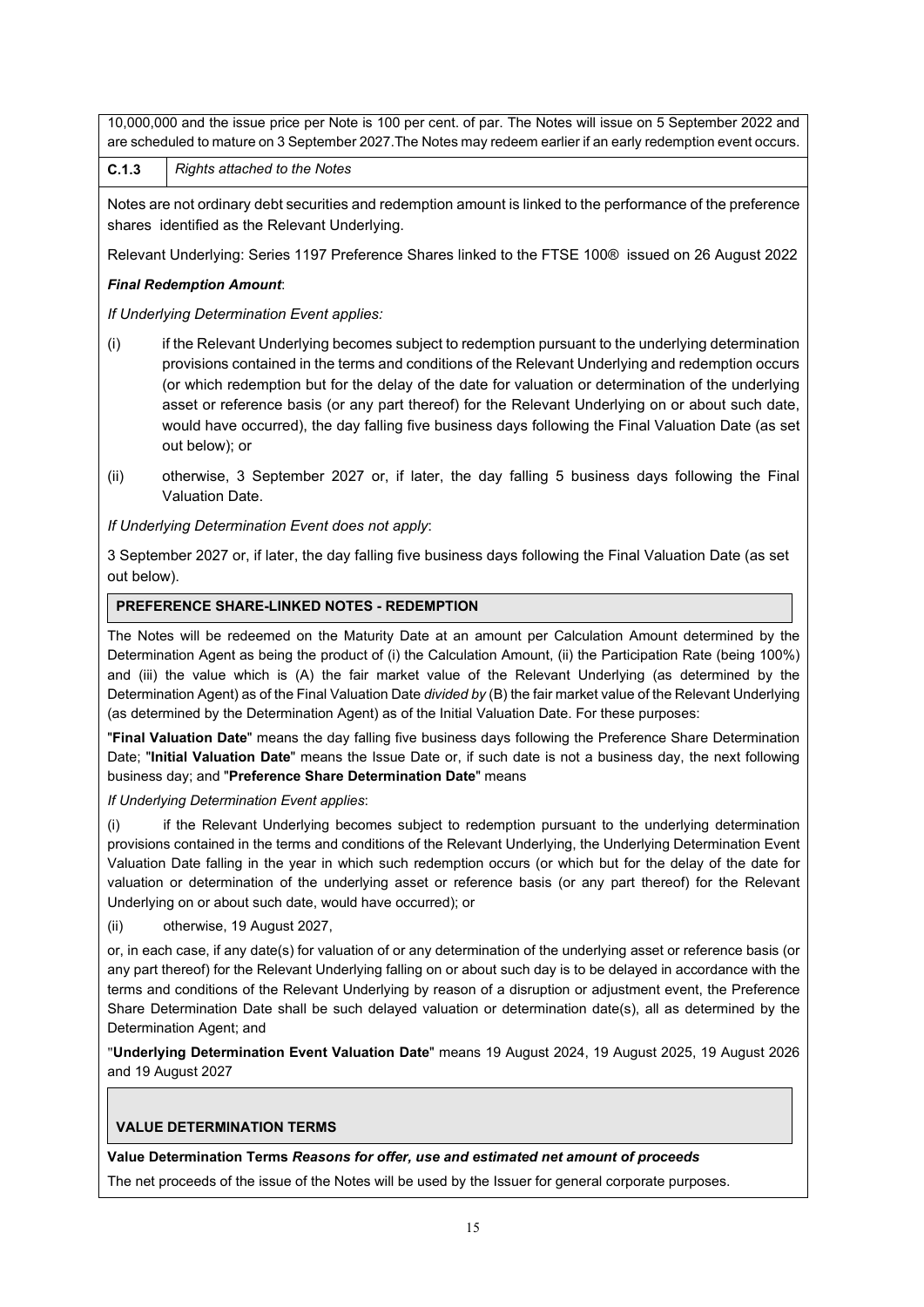### *Underwriting agreement on a firm commitment basis*

The offer of the Notes is not subject to an underwriting agreement on a firm commitment basis.

## *Conflicts of interest*

Potential conflicts of interest may exist between the investor and the Determination Agent, who, under the terms of the Notes, may make such adjustments to the Notes as it considers appropriate as a consequence of certain events affecting the payment currency for the Notes, and in doing so, is entitled to exercise substantial discretion

*Events of Default*: If an Event of Default occurs, the Notes may be redeemed prior to their Maturity Date at the Early Redemption Amount if the Noteholders of not less than 25% in aggregate principal amount of the Notes give written notice to the Issuer declaring the Notes to be immediately due and payable.

The Events of Default applicable to the Notes are as follows:

(1) non-payment of any amount of principal or any amount of interest (in each case, within 30 days of the due date) in respect of the Notes; and

(2) the Issuer becomes insolvent or is unable to pay its debts as they fall due, or an administrator or liquidator is appointed in respect of the Issuer or the whole or a substantial part of its undertaking, assets and revenues (otherwise than for the purposes of or pursuant to an amalgamation, reorganisation or restructuring whilst solvent), or the Issuer takes any action for a composition with or for the benefit of its creditors generally, or an order is made or an effective resolution is passed for the winding up, liquidation or dissolution of the Issuer (otherwise than for the purposes of or pursuant to an amalgamation, reorganisation or restructuring whilst solvent) and such order or effective resolution has remained in force and has not been rescinded, revoked or set aside for 60 days after the date on which such order is made or effective resolution is passed.

*Early Redemption Amount*: The Notes are Preference Share-Linked Notes and the Early Redemption Amount will be an amount per Calculation Amount equal to the product of (i) the Calculation Amount, (ii) the Participation Rate (which is 100%) and (iii) the Preference Share Value on the Early Redemption Valuation Date divided by the Preference Share Value on the Initial Valuation Date.

*Governing Law*: The Notes will be governed by English law.

## *Limitations to the rights*:

*Prescription*. Claims for principal and interest on redemption in respect of the Notes shall become void the relevant note certificates are surrendered for payment within 10 years of the due date for payment.

**C.1.4** *Rank of the Notes in the Issuer's capital structure upon insolvency*

The Notes constitute direct and general obligations of the Issuer ranking *pari passu* among themselves.

**C.1.5** *Restrictions on free transferability of the Notes*

Interests in the Notes will be transferred in accordance with the procedures and regulations of the relevant clearing system, subject to restrictions on sale of the Notes into certain jurisdictions. The Notes cannot be offered or sold in the U.S. or to U.S. persons, nor held in the U.S. or by U.S. Persons at any time. The Notes may not be acquired or held by, or acquired with the assets of, any employee benefit plan subject to Title I of the United States Employee Retirement Income Security Act of 1974, as amended ("ERISA"), any individual retirement account or plan subject to Section 4975 of the United States Internal Revenue Code of 1986, or any entity whose underlying assets include "plan assets" within the meaning of Section 3(42) of ERISA by reason of any such employee benefit plan's account's or plan's investment therein.

# **C.2** *Where will the Notes be traded?*

Application is expected to be made by the Issuer (or on its behalf) for the Notes to be listed on the EURO MTF Market of the Luxembourg Stock Exchange.

### **C.3** *What are the key risks that are specific to the Notes?*

The Notes are not deposits or savings accounts and are not insured by the U.S. Federal deposit insurance corporation, the UK Financial Services Compensation Scheme, or any other governmental agency or instrumentality or deposit protection scheme anywhere, nor are they obligations of, or guaranteed by, a bank.

Investors may lose all or a substantial portion of their investment if the value/performance of the Relevant Underlying does not move in the anticipated direction.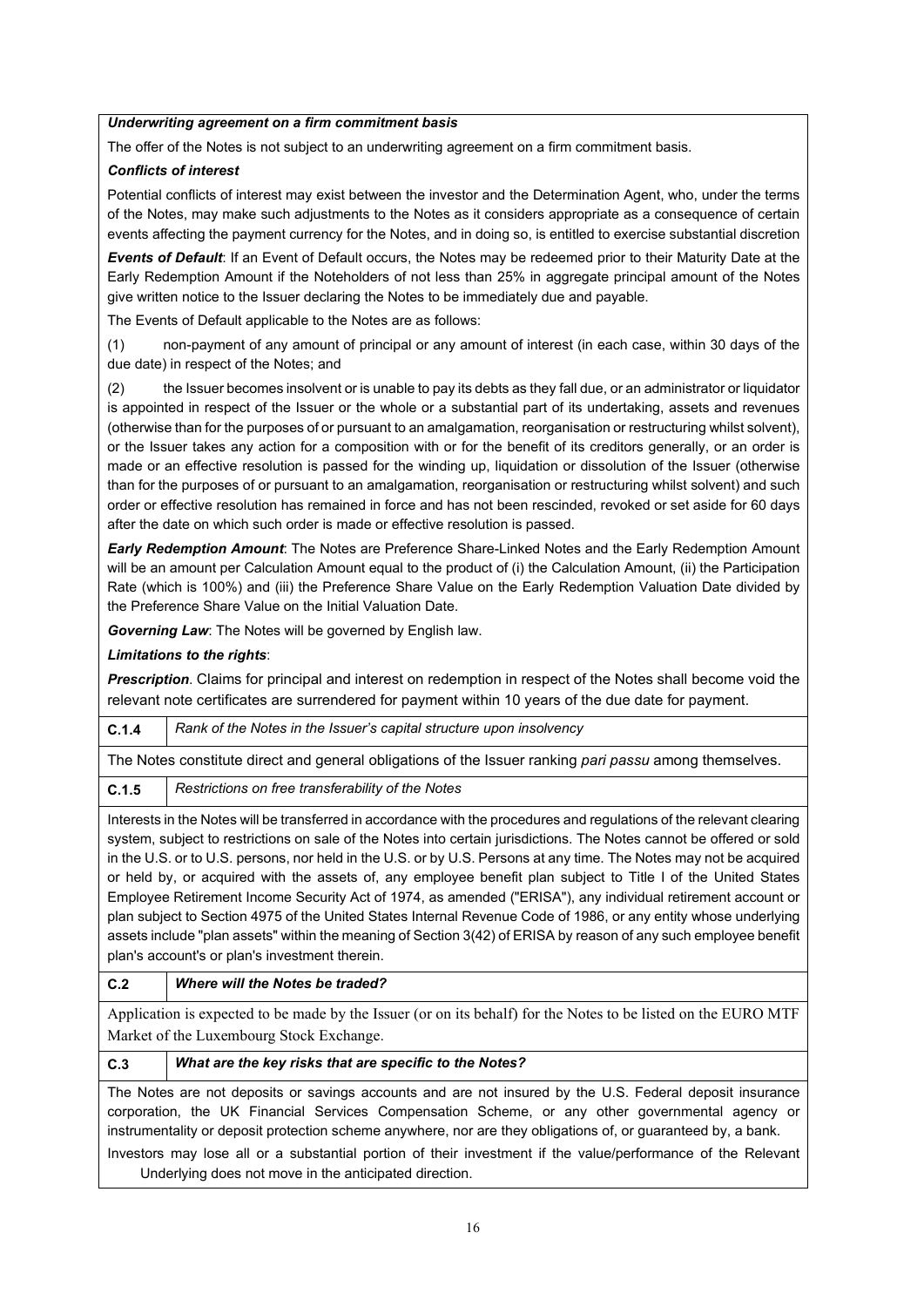- The terms of certain Notes differ from those of ordinary debt securities because the Notes may not pay interest and, on maturity, depending on the performance of the Relevant Underlying, may return less than the amount invested or nothing, or may return assets or securities of an issuer that is not affiliated with the Issuer, the value of which is less than the amount invested. The price of the Notes may fall in value as rapidly as it may rise, and investors in the Notes may potentially lose all of their investment.
- Secondary trading of the Notes may be limited. Further, if the Notes are traded via one or more electronic trading systems and these systems become partially or completely unavailable, this would affect the investor's ability to trade the Notes.
- An Issuer may amend the terms and condition of the Notes and the deed of covenant dated 17 July 2013 (as amended or supplemented from time to time) in relation to, amongst others, the Notes, without Noteholder consent if, in its opinion, such amendments are not materially prejudicial to Noteholders.
- An investment in the Notes bears the risk that the Issuer is not able to fulfil its obligations in respect of such Notes at maturity or before maturity of the Notes. In certain circumstances, holders may lose all or a substantial portion of their principal or investment. The Issuer has the right to withdraw the offering of the Notes and cancel the issuance of the Notes prior to the end of the subscription period for any reason. Reasons for the cancellation of the offer include, in particular: (i) adverse market conditions, as determined by the Issuer in its reasonable discretion (such as, for example, increased equity market volatility and increased currency exchange rate volatility); or (ii) that the number of applications received at that time is insufficient, in the Issuer's opinion, to make an economically viable issuance.
- The market price of Notes may be very volatile. Further, investors in Notes may receive no interest and payment or payment of principal or interest, if applicable, may occur at a different time or in a different currency than expected. The Relevant Underlying may be subject to significant fluctuations that may not correlate with changes in interest rates, currencies or other indices. The timing of changes in a Relevant Underlying may affect the actual yield to investors, even if the average level is consistent with their expectations. In general, the earlier the change in the Relevant Underlying the greater the effect on yield.
- It is impossible to predict how the level of the Relevant Underlying will vary over time. The historical performance value (if any) of the Relevant Underlying does not indicate the future performance of the Relevant Underlying. Factors such as volatility, interest rates, remaining term of the Notes or exchange rates will influence the price investors will receive if an investor sells its Notes prior to maturity.
- The value of the Preference Shares may fluctuate up or down depending on the performance of the relevant underlying asset(s) or basis of reference to which Preference Shares are linked. The value of the Preference Share Linked Notes is dependent on the value of the Preference Shares, which will depend in part on the creditworthiness of Preference Share Issuer. If the Preference Shares become subject to redemption pursuant to the "underlying determination event" provisions contained in their terms and conditions, the Maturity Date of the Notes and thereby valuation of the Preference Shares, will be brought forward and fall earlier than would otherwise have been the case.

# **D. KEY INFORMATION ON THE OFFER OF NOTES TO THE PUBLIC AND THE ADMISSION TO TRADING ON A REGULATED MARKET**

**D.1** *Under which conditions and timetable can I invest in the Notes?* 

The total amount of the offer is GBP 10,000,000

The Offer Period is the period from, and including 22 June 2022 to, and including 19 August 2022 *Pricing*

The Notes will be offered at the Issue Price, being 100 per cent.

### *Placing and Underwriting*

Name and address of the co-ordinator of the global offer: Causeway Securities are the placers in respect of the Notes in United Kingdom

Paying Agents: Computershare Investor Services (Guernsey) Limited

Calculation Agent: Morgan Stanley & Co. International plc

Determination Agent: Morgan Stanley & Co. International plc

### *Estimated Expenses charged to the investor by the Issuer or the offeror*